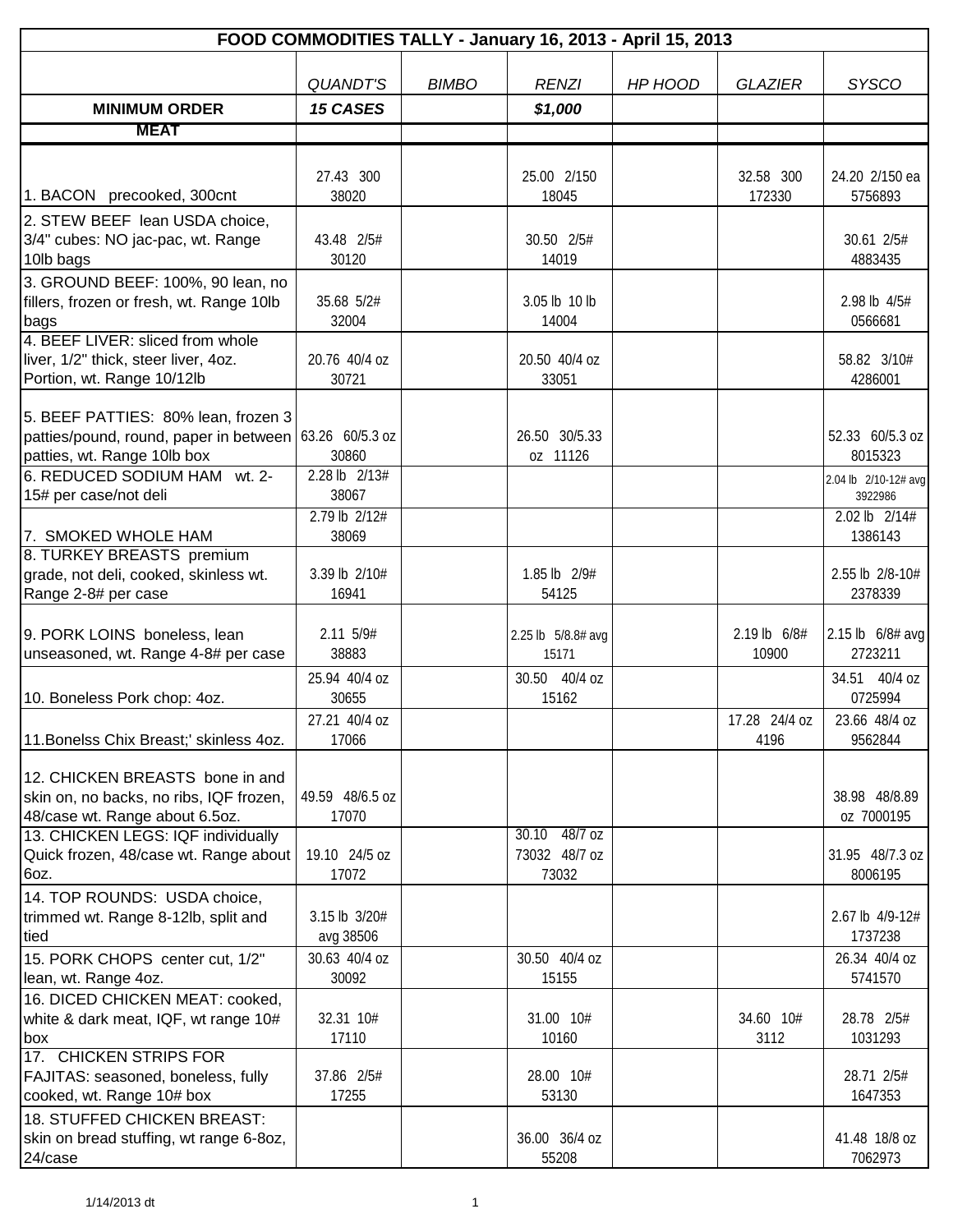|                                      | <b>QUANDT'S</b>     | <b>BIMBO</b> | <b>RENZI</b>        | HP HOOD | <b>GLAZIER</b>     | <b>SYSCO</b>          |
|--------------------------------------|---------------------|--------------|---------------------|---------|--------------------|-----------------------|
| 19. TURKEY BREAST: raw frozen, wt    | 3.27 lb 2/10#       |              | 2.29 lb 2/9#        |         |                    | 2.56 lb 2/8-10#       |
| range 2/8-10# per case               | 16905               |              | 52121               |         |                    | 4347126               |
| 20. CUBE STEAK: no JacPac, no        | 34.57 40/4 oz       |              | 32.50 40/4 oz       |         |                    | 32.26 40/4 oz         |
| fillers, wt. Range 4-5oz, 40/case    | 30716               |              | 33044               |         |                    | 8246712               |
| 21. COOKED ROAST BEEF: wt            | 4.36 lb 2/9#        |              | 2.72 lb 2/8#        |         |                    | 2.91 lb 2/6-8#        |
| Range 10# case                       | 30618               |              | 22067               |         |                    | 6512802               |
| 22. SALISBURY STEAK: wt. 4oz, 10#    | 44.65 84/4 oz       |              | 21.00 40/4 oz       |         |                    | 43.60 120/4 oz        |
| case/JakPac acceptable               | 30735               |              | 11109               |         |                    | 2334480               |
| 23. ITALIAN SAUSAGE LINKS: wt.       | 34.62 2/6#          |              | 21.60 30/5.3 oz     |         |                    | 21.43 2/5#            |
| 4oz.                                 | 38771               |              | 14155               |         |                    | 1968130               |
| 24. PORK BREAKFAST SAUSAGE           | 22.51 160/1 oz      |              |                     |         |                    | 18.79 1/10 #          |
| LINKS, cooked 1oz.                   | 30449               |              |                     |         |                    | 1488493               |
|                                      | 25.11 2/5#          |              |                     |         | 20.88 24/6 oz      | 35.62 48/6 oz         |
| 25. BONELESS CHICKEN BREAST          | 17067               |              |                     |         | 793901             | 9562885               |
|                                      | 41.76 36/4 oz       |              |                     |         |                    | 38.23 36/4 oz         |
| 26. CHICKEN CORDON BLEU              | 17229               |              |                     |         |                    | 1624329               |
| 27. PRECOOKED SLICED                 | 38.64 75/3.2 oz     |              |                     |         |                    | 44.30 76/3.15 oz      |
| <b>MEATLOAF DELUXE</b>               | 30709               |              |                     |         |                    | 2138121               |
|                                      | 24.21 2/10#         |              |                     |         |                    | 11.49 4/5#            |
| 28. GROUND TURKEY                    | 17033               |              |                     |         |                    | 7268279               |
| <b>FROZEN MEAT</b>                   |                     |              |                     |         |                    |                       |
| 1. PORK BBQ RIBETTES: cooked,        | 35.05 75/3.2 oz     |              | 30.95 60/3.2 oz     |         |                    | 26.18 53/3 oz         |
| 100/case                             | 30711               |              | 33023               |         |                    | 7154263               |
| 2. BREADED VEAL PATTY with           |                     |              | 29.00 40/4 oz       |         |                    | 32.78 40/4.5 oz       |
| CHEESE: 40/case                      |                     |              | 33041               |         |                    | 1899848               |
| 3. STUFFED PEPPERS W/SAUCE:          | 60.64 4/63 oz       |              |                     |         |                    | 46.58 4/5 lb          |
| 48/case                              | 14463               |              |                     |         |                    | 2517001               |
| 4. STUFFED CABBAGE W/SAUCE:          | 74.59 4/12 ct       |              |                     |         |                    | 59.68 4/5.7 #         |
| 48/case                              | 14460               |              |                     |         |                    | 8156978               |
| 5. BREADED FISH : uncooked 32/cse    | 39.67 32/5oz        |              | 3.75 lb 30/3 oz     |         |                    | 44.56 30 lb           |
| comparable to Pier 17                | 19395               |              | 42080               |         |                    | 8945061               |
| 6. BREADED FISH COOKED               | 44.02 40/4 oz       |              | 22.90 53/3 oz       |         |                    | 18.58 10 lb           |
| 48/CASE                              | 19440               |              | 42082               |         |                    | 6085167               |
|                                      | 30.98 40/4 oz       |              |                     |         |                    | 31.45 56/3 oz         |
| 7. UNBREADED VEAL PATTY: 40Z.        | 30717               |              |                     |         |                    | 7097702               |
| 8. FROZEN MANICOTTI: 60/case         | 31.53 60/2.7 oz     |              | 24.20 60/2.7 oz     |         |                    | 24.49 60/2.75 oz      |
| 3oz.                                 | 16077               |              | 35243               |         |                    | 1042878               |
| 9. FROZEN STUFFED SHELLS: 20Z.,      | 36.79 96/2 oz       |              | 36.95 120/1.75      |         |                    | 29.18 96/2 oz         |
| 120/case                             | 16079               |              | oz 35249            |         |                    | 1948512               |
|                                      | 25.54 10#           |              | 2.19 lb 2/12.5#     |         |                    | 40.62 25#             |
| 10. PEPPERONI: sliced, 10# case      | 29942               |              | 32211               |         |                    | 1752062               |
| 11. ITALIAN SAUSAGE CUBES:           | 22.28 2/5#<br>29938 |              | 20.50 2/5#<br>32081 |         | 33.05 10#<br>02563 | 15.49 2/5#<br>8131443 |
| cooked<br>12. BREADED CHICKEN PATTY: | 26.34 60/3.53 oz    |              | 11.50 52/3.1 oz     |         |                    | 11.86 52/3.1 oz       |
| 3oz., oven ready, white meat         | 17138               |              | 55057               |         |                    | 6482749               |
|                                      | 25.11 2/5#          |              |                     |         |                    | 55.29 40#             |
| 13. ITALIAN MEATBALLS: 10# BOX       | 29941               |              |                     |         |                    | 4288577               |
|                                      | 23.67 2/5#          |              |                     |         |                    | 23.08 10#             |
| 14. CUBED PORK                       | 30549               |              |                     |         |                    | 1534262               |
|                                      | 37.43 10#           |              |                     |         |                    | 39.89 10#             |
| 15. PULLED TURKEY                    | 17017               |              |                     |         |                    | 7497217               |
|                                      |                     |              |                     |         |                    |                       |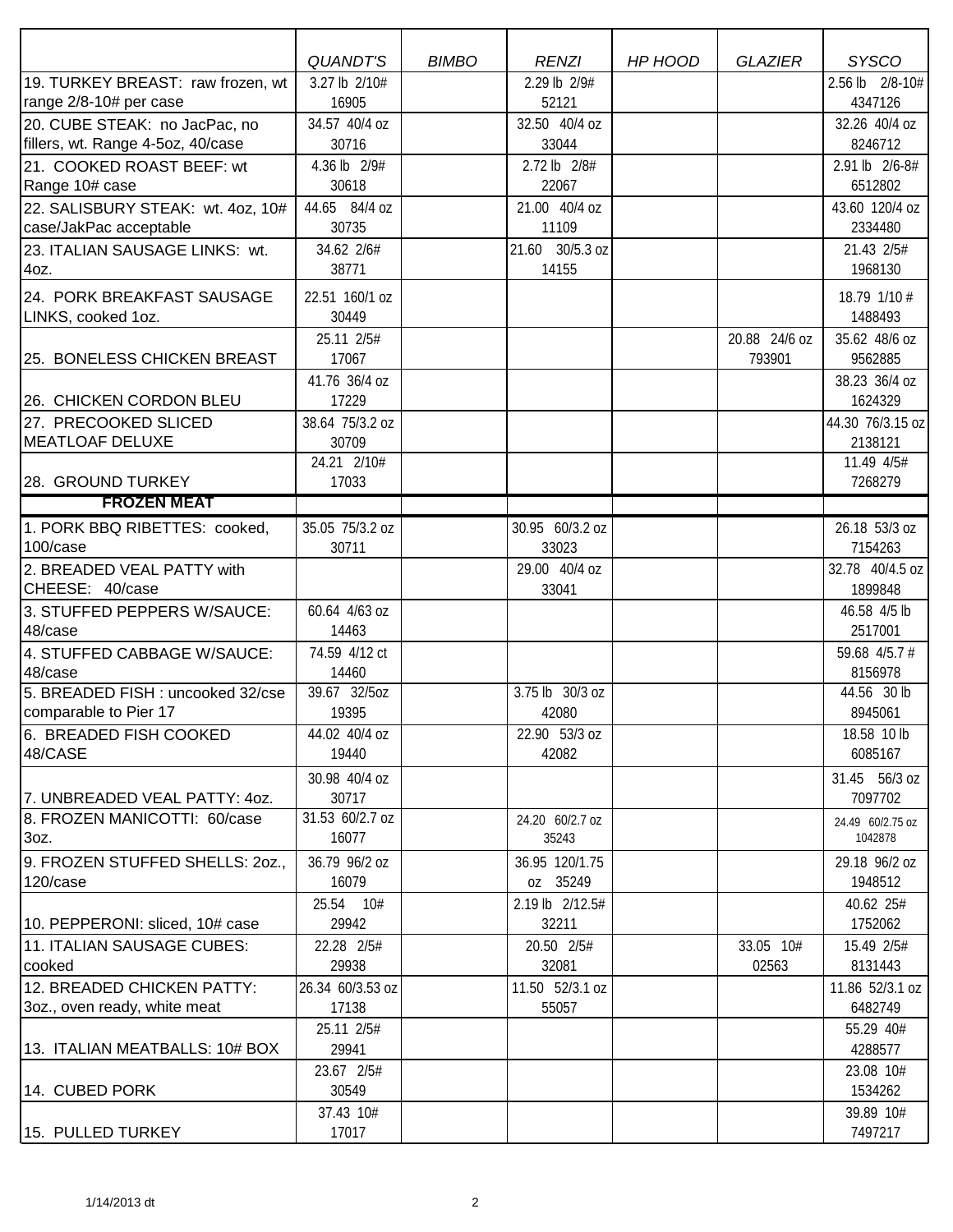|                                 | QUANDT'S                 | <b>BIMBO</b> | <b>RENZI</b>   | HP HOOD | <b>GLAZIER</b>          | <b>SYSCO</b>                               |
|---------------------------------|--------------------------|--------------|----------------|---------|-------------------------|--------------------------------------------|
|                                 | 15.76 10#                |              |                |         |                         | 16.12 10#                                  |
| 16. HOT DOGS                    | 30500<br>3.92 lb 30# avg |              |                |         |                         | 1073485                                    |
| 17. BABY BACK RIBS              | 38189                    |              |                |         |                         |                                            |
|                                 | 30.41 107/1.5 oz         |              |                |         |                         | 23.17 160/1 oz                             |
| 18. BREAKFAST TURKEY SAUSAGE    | 30505                    |              |                |         |                         | 5393236                                    |
|                                 | 41.66 40/4 oz            |              |                |         |                         | 85.53 4/10#                                |
| 19. UNBREADED FISH FILLETS 4 oz | 19450                    |              |                |         |                         | 8085698                                    |
| 20. BREAKFAST SAUSAGE           | 27.38 160/1 oz           |              |                |         |                         | 19.11 10#                                  |
| <b>PATTIES</b>                  | 30489                    |              |                |         |                         | 7131907                                    |
|                                 | 19.86 160/1 oz           |              |                |         |                         | 21.22 10#                                  |
| 21. FISH NUGGETS 1 oz           | 19403                    |              |                |         |                         | 7828510                                    |
| 22. POLLOCK POTATO CRUNCH       |                          |              |                |         |                         |                                            |
| NUGGET 1 oz                     |                          |              |                |         |                         |                                            |
|                                 | 15.11 6/5#               |              |                |         | 24.98 6/5#              | 18.09 6/5#                                 |
| 23. TATOR TOT 1 oz              | 12155                    |              |                |         | 65913                   | 0013553                                    |
|                                 | 22.15 6/3.5#             |              |                |         |                         | 14.83 6/3.5#                               |
| 24. HASHBROWN 2.25 oz           | 12227                    |              |                |         |                         | 0393678                                    |
| 25. PANCAKES - BUTTERMILK 1.2   | 13.18 12/12              |              |                |         |                         | 9.51 144/1.20Z                             |
| 0Z<br><b>FISH</b>               | 13270                    |              |                |         |                         | 0669200                                    |
|                                 |                          |              |                |         |                         |                                            |
| 1. TUNA FISH: 4# can            | 58.36 6/66.5 oz<br>3099  |              |                |         |                         | 64.95 6/66.5 oz 61.63 6/66.5 oz<br>2742831 |
|                                 | 63.37 24/12 oz           |              |                |         | 16003<br>61.92 24/12.25 | 49.39 24/12 oz                             |
| 2. TUNA FISH: 12 oz can         | 3092                     |              |                |         | 01164                   | 8524357                                    |
| <b>EGGS</b>                     |                          |              |                |         |                         |                                            |
|                                 | 21.67 10#                |              | 46.95 25#      |         | 35.89 20#               | 24.74 2/10#                                |
| 1. PEELED HARD COOKED: 20#      | 38294                    |              | 28108          |         | 20123                   | 5826500                                    |
|                                 | 52.71 15/2#              |              | 34.50 15/2#    |         | 39.19 15/2#             | 45.89 15/2#                                |
| 2. PASTEURIZED EGGS: 15/2#      | 38300                    |              | 27022          |         | 81350                   | 6580932                                    |
|                                 | 34.80 200/1 oz           |              |                |         |                         | 30.35 200/1 oz                             |
| 3. EGG PATTIES - frozen         | 10078                    |              |                |         |                         | 9546797                                    |
| <b>PASTA</b>                    |                          |              |                |         |                         |                                            |
|                                 | 13.56 10/2#              |              | 12.55 20#      |         | 19.12 2/10#             | 11.79 20#                                  |
| 1. SPAGHETTI                    | 6746                     |              | 84072          |         | 93663                   | 8836647                                    |
|                                 | 13.56 10/2#              |              | 12.55 20#      |         | 18.28 2/10#             | 13.13 20#                                  |
| 2. ELBOW MACARONI               | 6747                     |              | 84073          |         | 41558                   | 8644375                                    |
|                                 | 24.10 2/10#              |              | 12.55 20#      |         | 16.92 2/10#             | 13.13 20#                                  |
| 3. ZITI                         | 6720                     |              | 84074          |         | 55972                   | 0819439                                    |
|                                 | 28.09 2/10#              |              | 9.00 10#       |         | 18.20 2/10#             | 20.18 2/10#                                |
| 4. SPIRALS: tricolored          | 6896                     |              | 84096          |         | 61825                   | 4862819                                    |
|                                 |                          |              | 11.79 25#      |         |                         | 11.95 25#                                  |
| 5. RICE: par boil               | 13.53 25# 4987           |              | 66014          |         |                         | 7905441                                    |
|                                 | 19.09 12/1#              |              | 14.50 12/1#    |         |                         | 12.68 10#                                  |
| 6. LASAGNA NOODLES              | 6722                     |              | 76879          |         |                         | 4933164                                    |
|                                 | 10.54 10/1#              |              |                |         |                         | 9.20 10#                                   |
| 7. EGG NOODLES                  | 6739<br>20.66 300/.65 oz |              | 8.95 10# 84082 |         |                         | 0469104<br>12.60 220/.58 oz                |
| 8. FROZEN RAVIOLI               | 16095                    |              |                |         |                         | 1314822                                    |
| <b>BAKING PRODUCTS</b>          |                          |              |                |         |                         |                                            |
|                                 | 18.97 2/25#              |              | 7.79 25#       |         | 22.94 2/25#             | 18.50 2/25#                                |
| 1. FLOUR                        | 6539                     |              | 10881          |         | 1902                    | 8379270                                    |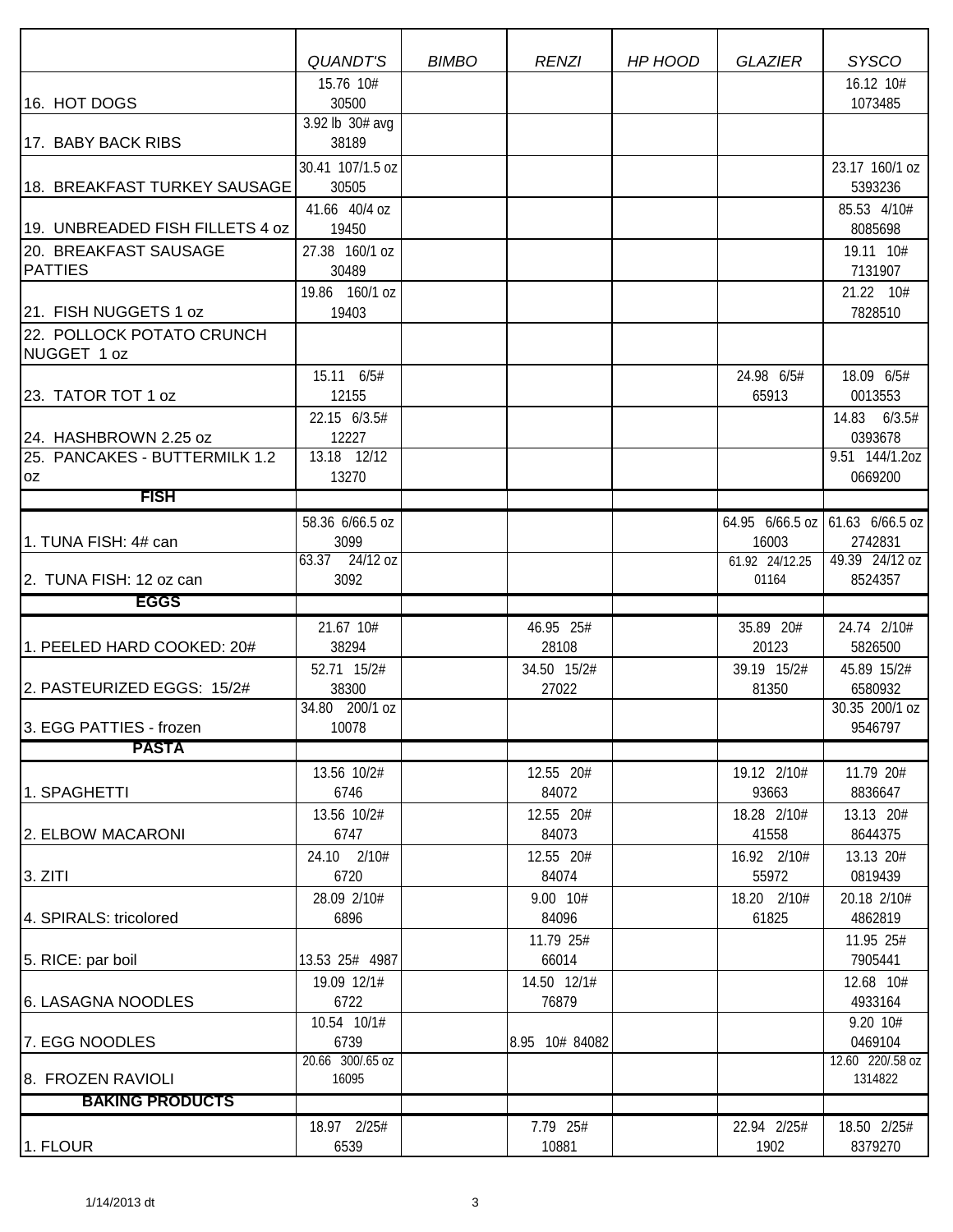|                                | <b>QUANDT'S</b>        | <b>BIMBO</b> | <b>RENZI</b>            | HP HOOD | <b>GLAZIER</b> | <b>SYSCO</b>               |
|--------------------------------|------------------------|--------------|-------------------------|---------|----------------|----------------------------|
|                                | 24.83 50#              |              | 27.50 50#               |         | 33.88 50#      | 30.23 50#                  |
| 2. SUGAR, GRANULATED           | 4610                   |              | 68395                   |         | 0013           | 4782694                    |
|                                | 31.14 50#              |              | 33.80 50#               |         | 28.04 24/1#    | 31.68 50#                  |
| 3. SUGAR, CONFECTIONERY        | 4608                   |              | 67007                   |         | 5100           | 1854918                    |
|                                | 29.84 50#              |              | 33.50 50#               |         |                | 36.27 50#                  |
| 4. SUGAR, BROWN                | 4603                   |              | 67009                   |         |                | 1854926                    |
|                                | 42.15 50#              |              | 38.00 50#               |         |                | 34.86 50#                  |
| 5. SHORTENING                  | 7200                   |              | 77002                   |         |                | 4132007                    |
|                                | 42.02 6/gal            |              | 36.90 6/gal             |         | 38.58 6/gal    | 39.13 6/gal                |
| 6. VEGETABLE OIL               | 7268                   |              | 30088                   |         | 10162          | 5633003                    |
|                                | 17.58 24/1#            |              | 16.95 24/1#             |         | 19.20 24/1#    | 18.11 24/1#                |
| 7. CORN STARCH                 | 5206                   |              | 91369                   |         | 50530          | 4032991                    |
|                                | 13.92 12/2#            |              | 13.25 24/1#             |         |                | 11.62 12/24 oz             |
| 8. BAKING SODA                 | 4440                   |              | 68058                   |         |                | 4950598                    |
|                                | 34.92 6/5#             |              |                         |         | 10.29 5#       | 46.80 6/5#                 |
| 9. BAKING POWDER               | 4451                   |              | 4.99 5# 68064           |         | 84581          | 5517701                    |
|                                |                        |              | 19.90 10#               |         | 23.42 5/2#     | 17.95 5/2#                 |
| 10. COCONUT: unsweetened       |                        |              | 10189                   |         | 787            | 4510921                    |
| 11. SEMI-SWEET CHOCOLATE       | 46.75 25#              |              | 59.50 25#               |         |                | 47.18 25#                  |
| <b>CHIPS</b>                   | 4468                   |              | 92200                   |         |                | 5335732                    |
|                                |                        |              |                         |         |                | 41.79 3/2#                 |
| 12. WALNUTS                    | 47.64 5# 4819          |              |                         |         |                | 4645404                    |
|                                | 48.85 6/5#             |              | 45.50 6/5#              |         | 70.20 6/5#     | 54.18 6/5#                 |
| 13. PEANUT BUTTER              | 4124                   |              | 92542                   |         | 333266         | 4009189                    |
| 14. CHIX STUFFING MIX          | 37.02 12/1.75#<br>5045 |              | 36.00 12/1.75#<br>65049 |         |                | 55.78 6/3.5#<br>1958016    |
|                                |                        |              |                         |         |                |                            |
|                                | 55.97 6/5#<br>6464     |              |                         |         |                | 51.47 6/5#<br>4044020      |
| 15. BRAN MUFFIN MIX            |                        |              |                         |         |                |                            |
|                                | 17.85 2000             |              |                         |         |                |                            |
| 16. SALT SUBSTITUTE            | 4665                   |              |                         |         |                |                            |
|                                | 54.49 25#              |              |                         |         |                |                            |
| 17. PEANUT BUTTER CHIPS        | 4466                   |              |                         |         |                |                            |
| <b>INDIVIDUAL CEREALS</b>      |                        |              |                         |         |                |                            |
|                                |                        |              |                         |         |                | 18.33 96/.75 oz            |
| 1. CHEERIOS - Individual       | 20.74 96 6559          |              |                         |         |                | 5594049                    |
|                                |                        |              |                         |         |                | 17.85 96/.75 oz            |
| 2. CORN FLAKES - Individual    | 20.74 96 6555          |              |                         |         |                | 5593967                    |
| 13. RAISIN BRAN - Individual   | 20.74 96               |              |                         |         |                | 19.44 96/1.25 oz           |
|                                | 6558                   |              |                         |         |                | 5594015                    |
|                                | 33.39 96               |              |                         |         |                | 24.84 96/5/8 oz            |
| 4. SPECIAL K - Individual      | 6588                   |              |                         |         |                | 4044699                    |
| 5. RICE CRISPIES - Individual  | 20.74 96<br>6560       |              |                         |         |                | 17.85 96/.75 oz<br>5594023 |
|                                |                        |              |                         |         |                |                            |
| 6. CREAM OF WHEAT - Bulk       | 42.13 12/28 oz<br>6650 |              |                         |         |                | 22.21 12/28 oz<br>8562639  |
|                                | 25.00 12/42 oz         |              |                         |         |                | 24.70 12/42 oz             |
| 7. OATMEAL - Individual        | 6646                   |              |                         |         |                | 8562621                    |
|                                |                        |              |                         |         |                | 27.28 70/1.06 oz           |
| 8. SHREDDED WHEAT - Individual | 32.77 70 6326          |              |                         |         |                | 6199269                    |
|                                |                        |              |                         |         |                |                            |
| 9. SHREDDED WHEAT - Bulk       |                        |              |                         |         |                |                            |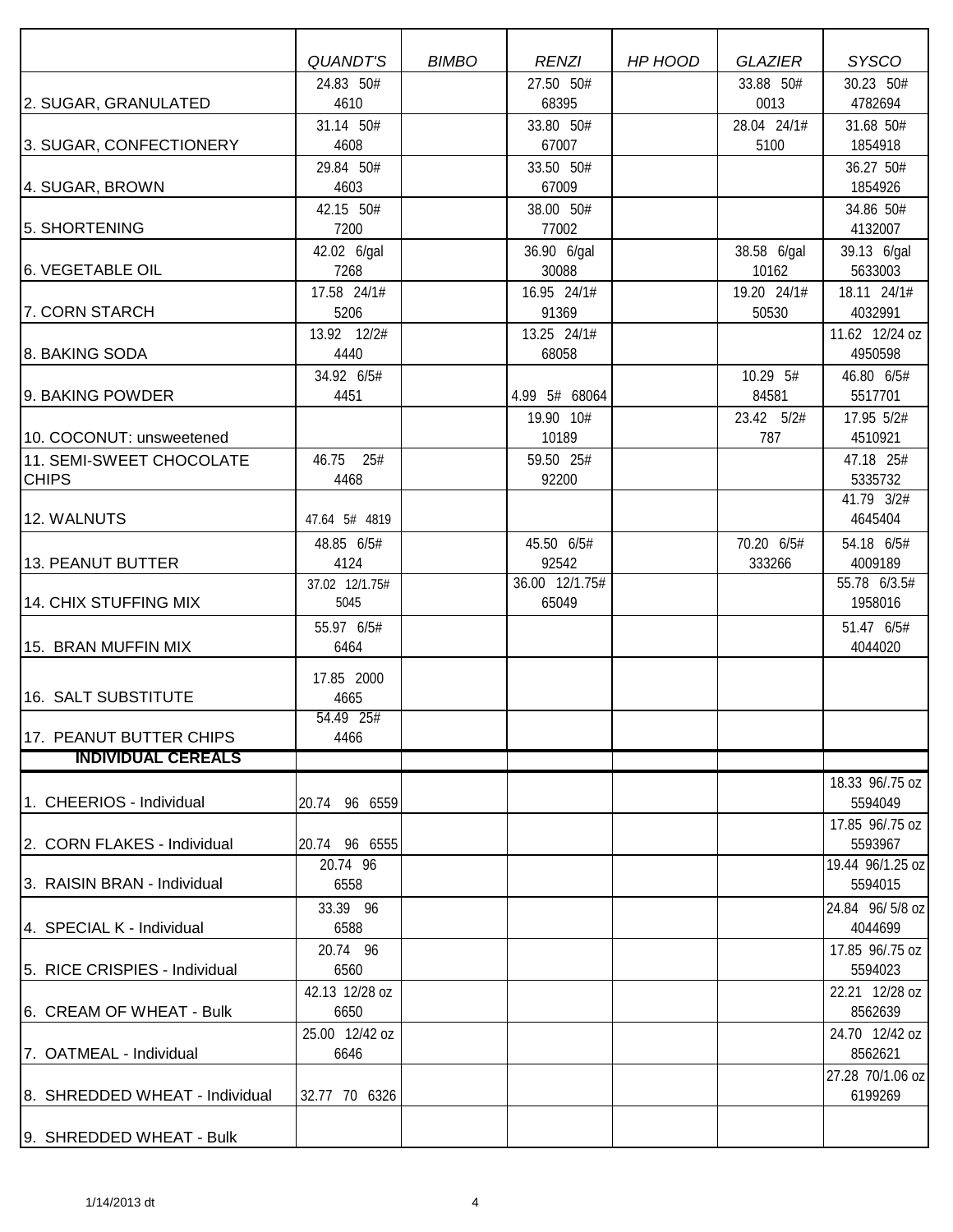|                                                                                 | <b>QUANDT'S</b>                                       | <b>BIMBO</b> | <b>RENZI</b>                                        | HP HOOD | <b>GLAZIER</b> | <b>SYSCO</b>                                                    |
|---------------------------------------------------------------------------------|-------------------------------------------------------|--------------|-----------------------------------------------------|---------|----------------|-----------------------------------------------------------------|
| 10. CREAM OF WHEAT - Individual                                                 |                                                       |              |                                                     |         |                |                                                                 |
| 11. BRAN FLAKES - Individual                                                    | 32.77 70 6322                                         |              |                                                     |         |                | 17.85 96/1 oz<br>8921132                                        |
| <b>DESSERT MIXES</b>                                                            |                                                       |              |                                                     |         |                |                                                                 |
|                                                                                 |                                                       |              | 59.85 6/5#                                          |         |                |                                                                 |
| 1. BANANA NUT MUFFIN MIX                                                        |                                                       |              | 28008                                               |         |                |                                                                 |
| 2. BLUEBERRY MUFFIN MIX                                                         | 27.98 6/5#<br>6415                                    |              | 27.00 6/5#<br>28424                                 |         |                | 65.50 6/78 oz<br>4664504                                        |
|                                                                                 | 26.70 6/5#                                            |              | 26.00 6/5#                                          |         |                | 31.02 6/5#                                                      |
| 3. BASIC MUFFIN MIX                                                             | 6414                                                  |              | 28418                                               |         |                | 4947958                                                         |
|                                                                                 | 32.34 6/6#                                            |              | 23.90 6/5#                                          |         |                | 23.95 6/5#                                                      |
| 4. BROWNIE MIX                                                                  | 6505                                                  |              | 28420                                               |         |                | 9031584                                                         |
|                                                                                 | 49.63 12/16 oz                                        |              |                                                     |         |                | 47.42 12/16 oz                                                  |
| 5. ANGELFOOD CAKE                                                               | 6301                                                  |              |                                                     |         |                | 4045621                                                         |
|                                                                                 | 28.67 6/5#                                            |              |                                                     |         |                |                                                                 |
| 6. SPICE CAKE MIX                                                               | 6450                                                  |              |                                                     |         |                |                                                                 |
| 7. READY TO SPREAD ICING: MUST<br>BE SHELF STABLE CHOCOLATE &<br><b>VANILLA</b> | 60.08 2/10#<br>van 6497 / choc<br>6496                |              | 35.50 15#<br>10287 Van /<br>39.00 20#<br>10212 Choc |         |                | 2/11# 56.61 choc<br>fudge 4158929 /<br>52.63 vanilla<br>4046124 |
|                                                                                 |                                                       |              |                                                     |         |                | 6/5# 20.87 yel                                                  |
| 8. CAKE MIXES:<br>Yellow/White/Chocolate                                        | 6/5# 26.70 yel<br>6744 / 29.52 choc<br>6442 / wh 6755 |              |                                                     |         |                | 6530406 & wh<br>6530422 / 23.79<br>devils food 6530372          |
|                                                                                 |                                                       |              |                                                     |         |                | 68.05 6/5#                                                      |
| 9. CARROT CAKE MIX                                                              |                                                       |              |                                                     |         |                | 4045647                                                         |
|                                                                                 |                                                       |              |                                                     |         |                |                                                                 |
| 10. DIABETIC CAKE MIXES:<br>Yellow/White/Chocolate                              | 22.79 6/16 oz<br>W:6045 / C:6046                      |              |                                                     |         |                | 6/16 oz 22.02<br>Van:6094528 / 21.79<br>Choc:6094536            |
| 11. SMOOTH SPREAD ICING (add                                                    |                                                       |              |                                                     |         |                | 65.04 6/5#                                                      |
| water)                                                                          |                                                       |              |                                                     |         |                | 4046116                                                         |
|                                                                                 |                                                       |              |                                                     |         |                | 60.39 6/24 oz                                                   |
| 12. EGG CUSTARD - No Bake                                                       |                                                       |              |                                                     |         |                | 5586086                                                         |
|                                                                                 |                                                       |              |                                                     |         |                | 68.13 6/4#                                                      |
| 13. CHEESECAKE                                                                  |                                                       |              |                                                     |         |                | 1678481                                                         |
|                                                                                 | 28.03 6/5#                                            |              |                                                     |         |                | 30.83 6/5#                                                      |
| 14. GINGERBREAD MIX                                                             | 6446                                                  |              |                                                     |         |                | 8946451                                                         |
|                                                                                 | $25.21$ $6/5#$                                        |              |                                                     |         |                | 20.71 6/5#                                                      |
| 15. CORN MUFFIN MIX                                                             | 6413                                                  |              |                                                     |         |                | 4906459                                                         |
| <b>COOKING PRODUCTS</b>                                                         |                                                       |              |                                                     |         |                |                                                                 |
|                                                                                 | 40.48 6/1#                                            |              | 51.00 12/1#                                         |         |                | 58.95 12/1 lb                                                   |
| 1. BEEF SOUP BASE LOW SODIUM                                                    | 8780                                                  |              | 57716                                               |         |                | 2995439                                                         |
| 2. CHICKEN SOUP BASE LOW                                                        | 40.48 6/1#                                            |              | 42.00 12/1#                                         |         |                | 41.91 12/12 oz                                                  |
| SODIUM                                                                          | 8782                                                  |              | 57715                                               |         |                | 5199039                                                         |
| 3. SOY SAUCE LOW SODIUM                                                         | 37.14 6/.5 gal<br>1561                                |              | 55.00 5 gal<br>91541                                |         |                | 36.26 6/.5 gal<br>4897641                                       |
|                                                                                 | 34.23 8/1#                                            |              | 33.00 8/1#                                          |         |                | 21.62 6/11.3 oz                                                 |
| 4. PORK GRAVY MIX                                                               | 8746                                                  |              | 57709                                               |         |                | 9829748                                                         |
| 5. TURKEY GRAVY MIX                                                             | 35.58 8/1#<br>8758                                    |              | 24.95 8/15 oz<br>28430                              |         |                | 22.86 6/11.3 oz<br>9829557                                      |
|                                                                                 | 58.67 6/10#                                           |              | 57.00 6/105 oz                                      |         |                | 61.51 6/10#                                                     |
| 6. SAUSAGE GRAVY                                                                | 6805                                                  |              | 10625                                               |         |                | 4958542                                                         |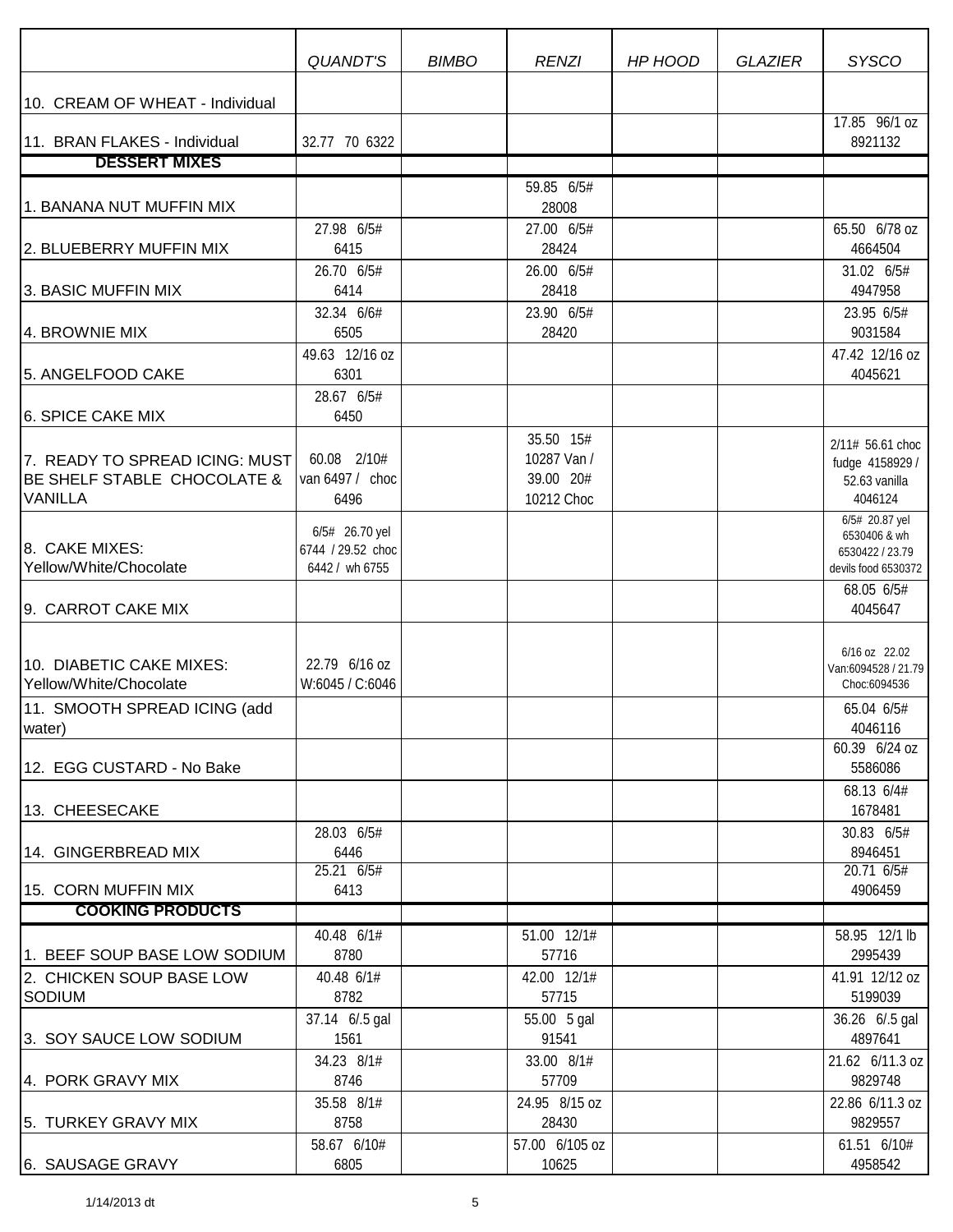|                                            | QUANDT'S                | <b>BIMBO</b> | <b>RENZI</b>            | HP HOOD | <b>GLAZIER</b>      | <b>SYSCO</b>                |
|--------------------------------------------|-------------------------|--------------|-------------------------|---------|---------------------|-----------------------------|
| 7. WORCESTERSHIRE SAUCE                    | 17.82 4/gal<br>5814     |              |                         |         |                     | 20.78 4/gal<br>4007894      |
|                                            | 24.63 6/5#              |              |                         |         |                     | 19.27 6/5#                  |
| 8. PANCAKE MIX                             | 6432                    |              |                         |         |                     | 5301643                     |
|                                            | 46.52 6/5#              |              |                         |         |                     | 20.00 6/5#                  |
| 9. BISQUICK MIX                            | 6502                    |              |                         |         |                     | 8463895                     |
| 10. INSTANT BROTH & SEASONING<br>- BEEF    |                         |              |                         |         |                     |                             |
| 11. INSTANT BROTH & SEASONING<br>- CHICKEN |                         |              |                         |         |                     |                             |
| 12. BEEF BROTH                             | 26.45 12/49 oz<br>8562  |              |                         |         |                     | 24.92 12/49 oz<br>5568233   |
|                                            | 37.33 12/5#             |              |                         |         |                     | 37.51 12/5#                 |
| 13. CHICKEN GRAVEY                         | 6825                    |              |                         |         |                     | 4220364                     |
| 14. CHICKEN BROTH                          | 26.07 12/49 oz<br>8561  |              |                         |         |                     | 23.51 12/49 oz<br>5568241   |
| 15. THICK-IT INSTANT                       |                         |              |                         |         |                     |                             |
| <b>HEALTHCARE FOOD THICKENER -</b><br>PC   | 46.76 200/.5 oz<br>5211 |              |                         |         |                     | 12.89 100/6.5<br>gm 0101758 |
| <b>HEALTHCARE FOOD THICKENER -</b>         | 81.84 25#               |              |                         |         |                     | 60.08 25#                   |
| <b>Bulk</b>                                | 3216                    |              |                         |         |                     | 0102194                     |
| <b>SALAD DRESSINGS</b>                     |                         |              |                         |         |                     |                             |
|                                            | 33.87 4/gal             |              | 30.30 4/gal             |         |                     | 31.46 4/gal                 |
| 1. SALAD DRESSING Low Fat Ranch            | 8309                    |              | 56297 lite              |         |                     | 4086575                     |
| 2. SALAD DRESSING Low Fat French           |                         |              | 32.00 4/gal<br>56050 FF |         |                     | 21.52 4/gal<br>4086567      |
| 3. SALAD DRESSING Low Fat                  |                         |              | 44.90 4/gal             |         |                     |                             |
| <b>Thousand Island</b>                     |                         |              | 56060 reg               |         |                     |                             |
| 4. SALAD DRESSING Low Fat                  | 20.92 4/gal             |              | 25.20 4/gal             |         |                     | 25.23 4/gal                 |
| Golden Italian                             | 8306                    |              | 56025 lite              |         |                     | 4488946                     |
| <b>SPICES</b>                              |                         |              |                         |         |                     |                             |
| 1. GARLIC 1.5#                             | 44.74 6/25 oz<br>9361   |              |                         |         | 5.70 16 oz 432      | 11.40 5#<br>6713507         |
|                                            | 47.37 6/16 oz           |              |                         |         |                     | 46.67 6/18 oz               |
| 2. PEPPER 1#                               | 9304                    |              |                         |         | 9.23 16 oz 472      | 6639827                     |
|                                            | 32.89 6/5 oz            |              |                         |         | 4.44 6.5 oz         | 13.57 5#                    |
| 3. BASIL LEAVES 5.5 oz                     | 9303                    |              |                         |         | 402                 | 5421318                     |
| 4. CHIVES, DRIED 1.12 oz                   | 35.72 6/1 oz<br>9311    |              |                         |         | 4.54 1.5 oz<br>418  | 25.81 6/1.35 oz<br>5913694  |
|                                            | 46.37 3/10 oz           |              |                         |         |                     | 29.35 3/10 oz               |
| 5. PARSLEY FLAKES 11 oz                    | 9342                    |              |                         |         | 9.86 10 oz 468      | 5229265                     |
| 6. ONIONS 3# dehydrated                    | 62.60 6/3#<br>1856      |              | 49.95 4/5#<br>29130     |         |                     | 39.75 6/2#<br>5865498       |
| 7. POULTRY SEASONING 10 oz                 | 70.22 6/12 oz<br>9352   |              |                         |         | 4.86 14.5 oz<br>486 | 38.30 6/12 oz<br>5229562    |
|                                            | 22.94 6/16 oz           |              |                         |         |                     | 32.42 6/20 oz               |
| 8. CHILI POWDER                            | 9317<br>34.57 500       |              |                         |         | 7.25 18 oz 416      | 9806498                     |
| 9. MRS. DASH SALT SUBSTITUTE               | 9375                    |              |                         |         |                     |                             |
| <b>SOUP</b>                                |                         |              |                         |         |                     |                             |
|                                            | 48.64 12/5 lb           |              |                         |         |                     |                             |
| 1. CR MUSHROOM LO-SO #5 CAN                | 3492                    |              |                         |         |                     |                             |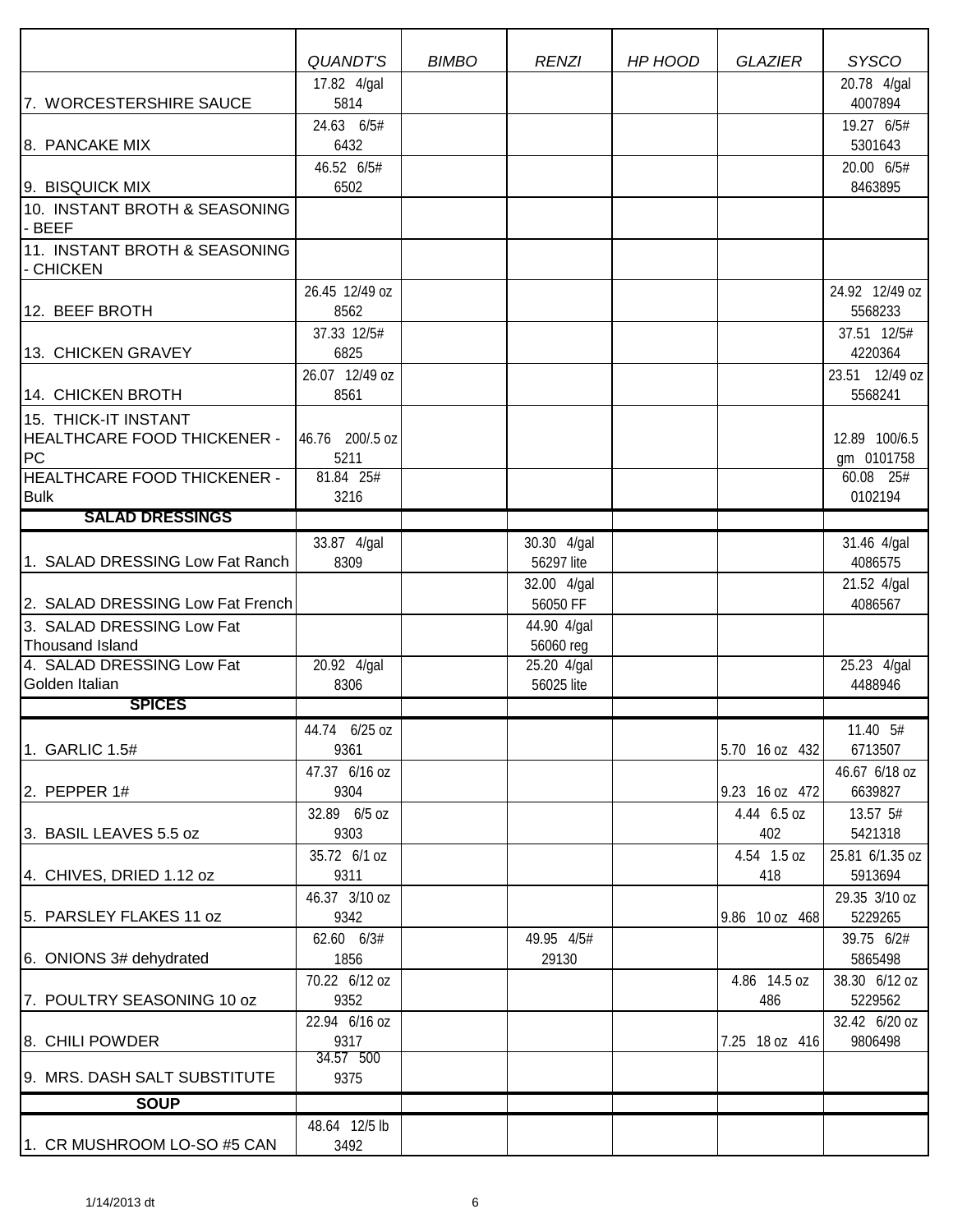|                                          | <b>QUANDT'S</b><br>45.12 12/5 lb     | <b>BIMBO</b> | <b>RENZI</b><br>34.75 12/50 oz         | HP HOOD | <b>GLAZIER</b> | <b>SYSCO</b>                                   |
|------------------------------------------|--------------------------------------|--------------|----------------------------------------|---------|----------------|------------------------------------------------|
| 2. TOMATO LO-SO #5 CAN                   | 3498                                 |              | 11891                                  |         |                | 34.97 12/50oz<br>4146445                       |
|                                          | 19.53 24/7.25 oz                     |              | 17.20 24/7.25                          |         |                | 17.50 24/7.25 oz                               |
| 3. CHICKEN NOODLE LO-SO                  | 3505                                 |              | oz 76569                               |         |                | 4104469                                        |
|                                          |                                      |              | 17.20 24/7.25                          |         |                | 17.48 24/7.25 oz                               |
| 4. VEGETABLE LO-SO                       |                                      |              | oz 36977                               |         |                | 4013108                                        |
|                                          | 19.57 24/7.25                        |              | 17.20 24/7.25                          |         |                | 15.94 24/7.25 oz                               |
| 5. TOMATO LO-SO                          | oz 3510                              |              | oz 36994                               |         |                | 4013066                                        |
| 6. CREAM OF CHICKEN SOUP                 |                                      |              |                                        |         |                |                                                |
|                                          | 19.19 24/7.25                        |              |                                        |         |                |                                                |
|                                          | 0Z 3509 spec                         |              |                                        |         |                | 17.16 24/7.25 oz                               |
| 7. CREAM OF MUSHROOM SOUP                | order                                |              |                                        |         |                | 4013041                                        |
| <b>FROZEN DESSERTS</b>                   |                                      |              |                                        |         |                |                                                |
|                                          | 33.45 6/46 oz                        |              | 21.75 6/46 oz                          |         |                | 25.29 6/46 oz                                  |
| 1. APPLE PIE RAW                         | 12956                                |              | 50132                                  |         |                | 1972744                                        |
|                                          | 37.60 6/38 oz                        |              | 29.00 6/38 oz                          |         |                | 29.54 6/48 oz                                  |
| 2. APPLE PIE BAKED                       | 12942 spec order                     |              | 50134                                  |         |                | 9787748                                        |
| 3. APPLE PIE SUGAR FREE                  | 37.00 6/46 oz<br>13025               |              |                                        |         |                | 29.21 6/46 oz<br>1037639                       |
|                                          | 61.38 6/47 oz                        |              | 34.00 6/46 oz                          |         |                | 35.78 6/46 oz                                  |
| 4. CHERRY PIE RAW                        | 12949                                |              | 50143                                  |         |                | 1972702                                        |
|                                          | 63.11 6/46 oz                        |              |                                        |         |                |                                                |
| 5. DIET SUGAR FREE CHERRY PIE            | 13024                                |              |                                        |         |                |                                                |
|                                          | 39.69 6/46 oz                        |              | 35.00 6/46 oz                          |         |                | 31.73 6/46 oz                                  |
| 6. BLUEBERRY PIE RAW                     | 12959                                |              | 50144                                  |         |                | 1972728                                        |
| 7. DIET SUGAR FREE BLUEBERRY             | 53.57 6/46 oz                        |              |                                        |         |                |                                                |
| PIE                                      | 13030                                |              |                                        |         |                |                                                |
|                                          | 31.70 6/27 oz choc                   |              |                                        |         |                | 6/27 oz 26.67                                  |
|                                          | 12983 / bana 12984<br>/29.96 4/42 oz |              | 30.00 4/10" choc<br>50126 / 6/10" bana |         |                | choc: 9789686 / 25.80<br>bana: 9788936 / 25.88 |
| 8. CREAM PIES:                           | cocon 12800                          |              | 50131 & cocon 50135                    |         |                | cocon:9809294                                  |
|                                          | 46.19 6/48 oz                        |              |                                        |         |                | 37.63 6/48 oz                                  |
| 9. FRUIT OF THE FOREST PIE               | 12950                                |              |                                        |         |                | 9785601                                        |
|                                          | 33.48 6/43 oz                        |              |                                        |         |                | 27.40 6/46 oz                                  |
| 10. STRAWBERRY RHUBARB PIE               | 12516                                |              |                                        |         |                | 9785312                                        |
| 11. CARROT CAKE premade, 3<br>sheets/box | 72.03 4/12x16<br>12953               |              |                                        |         |                | 48.53 4/99 oz<br>2296507                       |
|                                          |                                      |              |                                        |         |                |                                                |
| 12. OATMEAL COOKIES - ready to<br>bake   | 36.06 240/1 oz<br>13399              |              |                                        |         |                | 40.00 320/1 oz<br>7040538                      |
|                                          | 31.02 4/46 oz                        |              |                                        |         |                | 29.06 6/36 oz                                  |
| 13. LEMON PIE                            | 13012                                |              |                                        |         |                | 9788522                                        |
|                                          | 37.74 6/30 oz                        |              |                                        |         |                | 30.83 6/33 oz                                  |
| 14. BOSTON CREAM PIE                     | 13001                                |              |                                        |         |                | 1972090                                        |
| 15. DIABETIC COOKIES - ready to          | 20.46 5#                             |              |                                        |         |                | 32.99 200/.75 oz                               |
| bake                                     | 13005                                |              |                                        |         |                | 5754403                                        |
|                                          | 6.01 24/4 oz                         |              |                                        |         |                | 21.48 96/4 oz                                  |
| 16. VANILLA ICE CREAM - individual       | 10691                                |              |                                        |         |                | 2220200                                        |
| 17. CHOCOLATE ICE CREAM -<br>individual  | 6.01 24/4 oz<br>10692                |              |                                        |         |                | 21.48 96/4 oz<br>2220226                       |
| 18. NSA VANILLA ICE CREAM -              | 6.28 24/4 oz                         |              |                                        |         |                | 5.43 24/4 oz                                   |
| individual                               | 10695                                |              |                                        |         |                | 2376770                                        |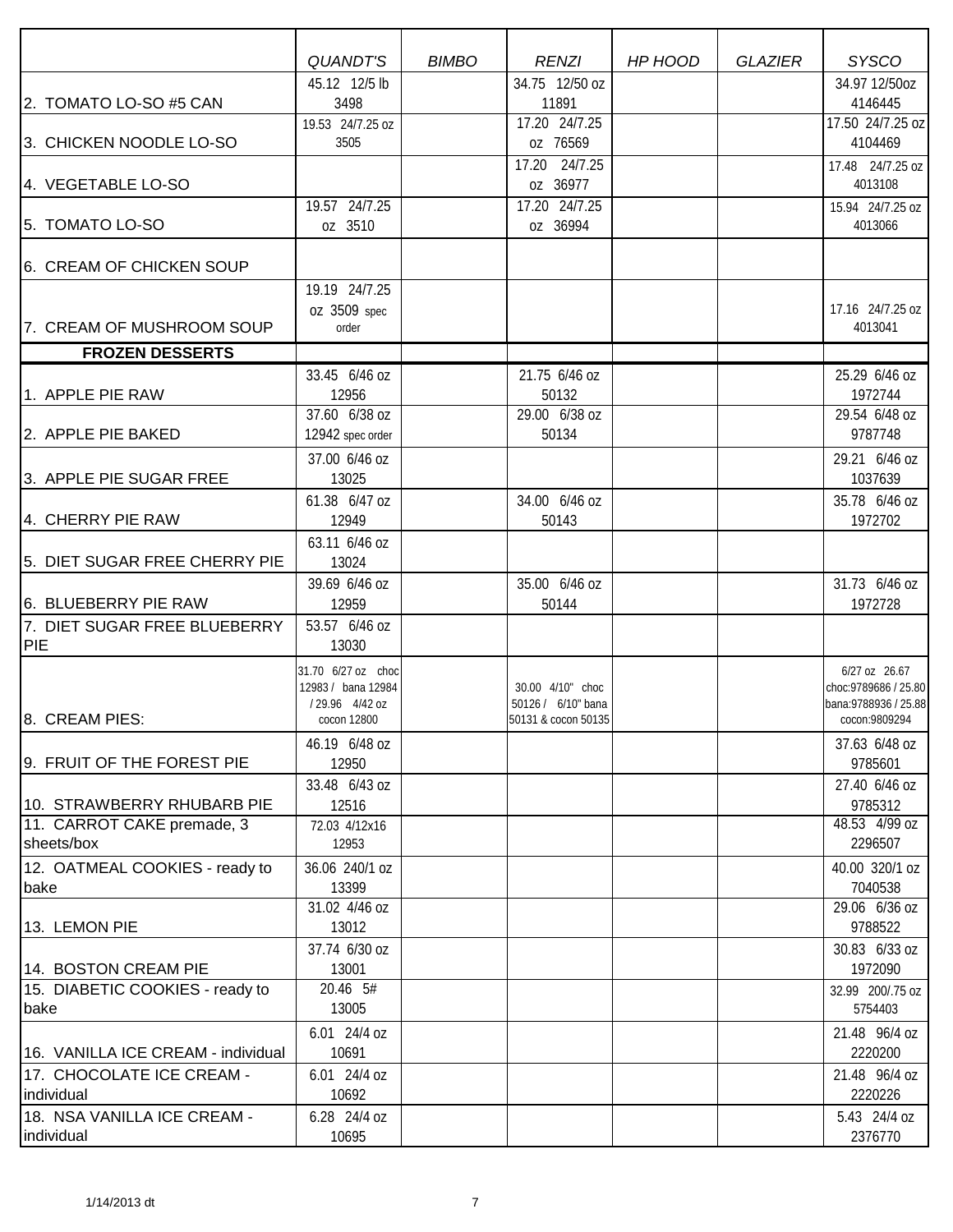|                                | <b>QUANDT'S</b>       | <b>BIMBO</b> | <b>RENZI</b>           | HP HOOD | <b>GLAZIER</b> | <b>SYSCO</b>             |
|--------------------------------|-----------------------|--------------|------------------------|---------|----------------|--------------------------|
| 19. NSA CHOCOLATE ICE CREAM -  | 6.28 24/4 oz          |              |                        |         |                | 5.43 24/4 oz             |
| individual                     | 10694                 |              |                        |         |                | 7769383                  |
| <b>JUICES</b>                  |                       |              |                        |         |                |                          |
|                                | 24.14 12/46 oz        |              | 23.95 12/46 oz         |         |                | 28.77 12/46 oz           |
| 1. ORANGE                      | 2605                  |              | 47057                  |         |                | 6050124                  |
|                                | 25.63 12/46 oz        |              | 24.00 12/47 oz         |         |                | 21.42 12/46 oz           |
| 2. PINEAPPLE                   | 2741                  |              | 47058                  |         |                | 5748827                  |
|                                | 17.07 12/46 oz        |              | 19.95 12/48 oz         |         |                | 18.52 12/46 oz           |
| 3. APPLE                       | 2600                  |              | 47050                  |         |                | 8910537                  |
|                                | 15.32 12/46 oz        |              | 12.90 12/49 oz         |         |                | 12.85 12/46 oz           |
| 4. TOMATO                      | 2688                  |              | 47060                  |         |                | 4081584                  |
|                                | 28.19 12/46 oz        |              | 24.95 12/50 oz         |         |                | 22.72 12/46 oz           |
| 5. CRANBERRY                   | 2615                  |              | 47052                  |         |                | 8910558                  |
|                                | 24.01 48/5.5 oz       |              | 21.60 48/5.5 oz        |         |                | 21.66 48/5.5 oz          |
| 6. V-8 EZO LO SO, low sodium   | 2693                  |              | 47331                  |         |                | 5142187                  |
|                                | 19.76 48/5.5 oz       |              | 17.40 48/5.5 oz        |         |                | 17.47 48/5.5 oz          |
| 7. ORANGE JUICE EZO            | 2640                  |              | 47049                  |         |                | 4164018                  |
|                                | 18.15 48/5.5 oz       |              | 17.40 48/5.5 oz        |         |                | 17.53 48/5.5 oz          |
| 8. CRANBERRY EZO               | 2617                  |              | 47345                  |         |                | 4164364                  |
|                                | 20.11 48/5.5 oz       |              | 18.00 48/5.5 oz        |         |                | 16.19 48/5.5 oz          |
| 9. GRAPEFRUIT EZO              | 2624                  |              | 47047                  |         |                | 4164026                  |
| 10. PINEAPPLE EZO              | 18.94 48/6 oz<br>2653 |              | 16.95 48/6 oz<br>47048 |         |                | 17.73 48/6 oz<br>4121950 |
|                                | 13.91 48/4 oz         |              | 17.40 48/6 oz          |         |                | 19.42 48/5.5 oz          |
| 11. APPLE EZO                  | 2625                  |              | 47046                  |         |                | 4164034                  |
|                                | 26.70 12/46 oz        |              |                        |         |                | 22.25 12/46 oz           |
| 12. GRAPE JUICE                | 2628                  |              |                        |         |                | 8910566                  |
|                                | 20.71 48/5.5 oz       |              |                        |         |                | 16.43 48/5.5 oz          |
| 13. PC GRAPE JUICE 5.5 oz      | 2639                  |              |                        |         |                | 4164497                  |
|                                | 24.96 48/6 oz         |              |                        |         |                | 14.25 48/6 oz            |
| 14. EZO TOMATOE JUICE          | 2683                  |              |                        |         |                | 5161658                  |
|                                |                       |              |                        |         |                |                          |
| 15. NO SUGAR JUICE - APPLE     |                       |              |                        |         |                |                          |
|                                |                       |              |                        |         |                |                          |
| 16. NO SUGAR JUICE - ORANGE    |                       |              |                        |         |                |                          |
|                                |                       |              |                        |         |                |                          |
| 17. NO SUGAR JUICE - GRAPE     |                       |              |                        |         |                |                          |
|                                |                       |              |                        |         |                |                          |
| 18. NO SUGAR JUICE - PINEAPPLE |                       |              |                        |         |                |                          |
| <b>BULK PRODUCTS</b>           |                       |              |                        |         |                |                          |
|                                | 21.59 6/10#           |              | 19.40 6/10#            |         | 23.29 6/10#    | 19.45 6/10#              |
| 1. TOMATO CATSUP               | 1478                  |              | 57081                  |         | 20721          | 4005989                  |
|                                | 24.89 6/10#           |              | 22.00 6/10#            |         | 28.98 6/10#    | 18.11 6/10#              |
| 2. SLICED BEETS                | 1340                  |              | 62065                  |         | 10419          | 0173740                  |
|                                | 24.83 6/10#           |              | 22.00 6/10#            |         | 30.18 6/10#    | 19.41 6/10#              |
| 3. DICED BEETS                 | 1334                  |              | 62067                  |         | 3245           | 4109328                  |
| 4. SPAGHETTI SAUCE, comparable | 34.56 6/10#           |              | 19.59 6/10#            |         | 27.85 6/10#    | 20.51 6/10#              |
| to Angela Mia                  | 6778                  |              | 57336                  |         | 50130          | 8173423                  |
|                                |                       |              | 34.00 6/10#            |         |                | 35.80 6/10#              |
| 5. GREEN PEPPERS               |                       |              | 60095 red &            |         |                | 8053373 red &            |
|                                |                       |              | green                  |         |                | green strips             |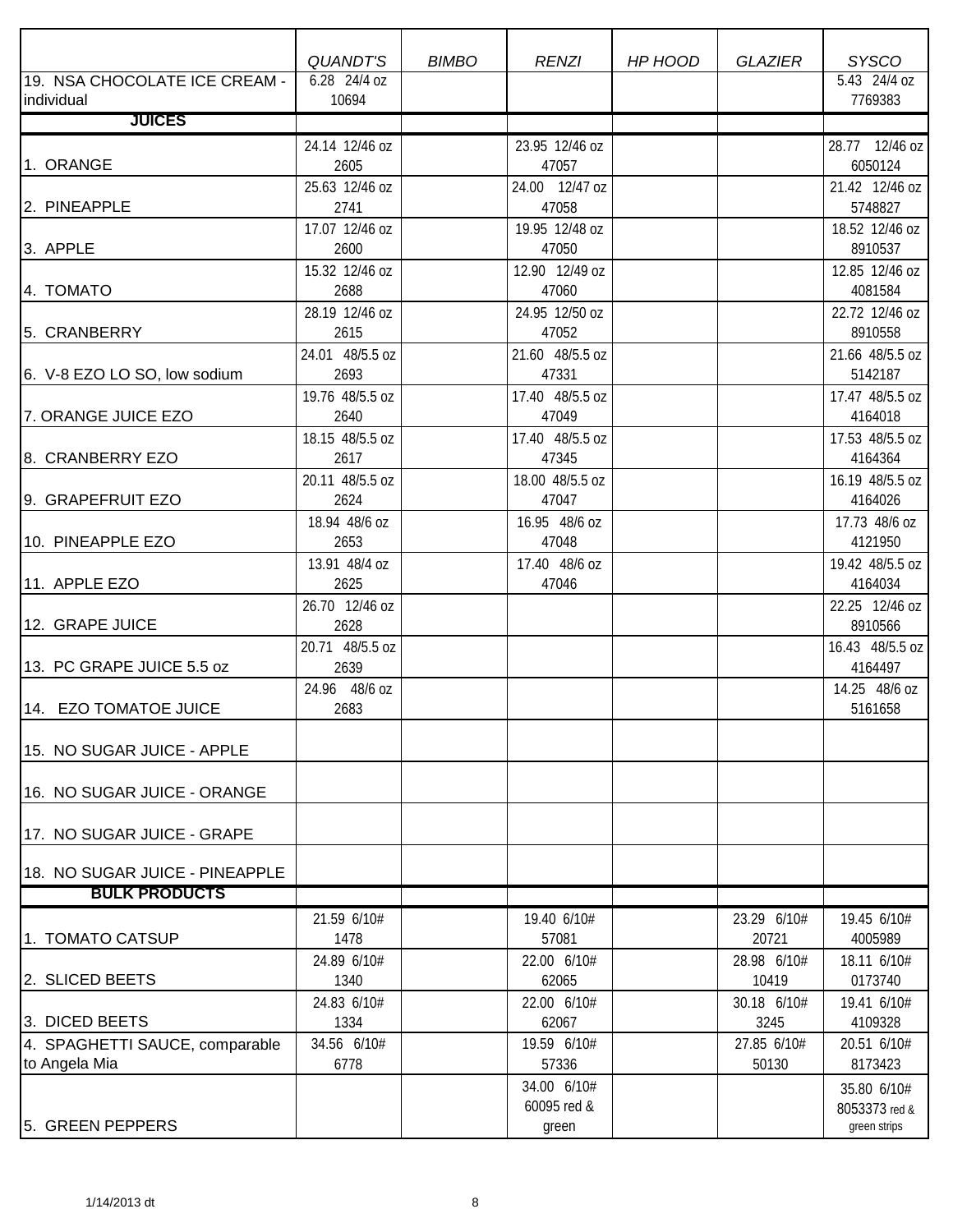|                                    | QUANDT'S                        | <b>BIMBO</b> | <b>RENZI</b> | HP HOOD | <b>GLAZIER</b> | <b>SYSCO</b>          |
|------------------------------------|---------------------------------|--------------|--------------|---------|----------------|-----------------------|
|                                    | 38.52 6/10#                     |              | 41.70 6/10#  |         |                |                       |
| 6. RED PEPPERS                     | 1981                            |              | 59000        |         |                |                       |
|                                    | 39.19 6/10#                     |              | 36.50 6/10#  |         | 42.25 6/10#    | 42.79 6/10#           |
| 7. MUSHROOMS                       | 1788                            |              | 68025        |         | 30053          | 5072137               |
|                                    | 22.33 6/10#                     |              | 20.50 6/10#  |         |                | 19.15 6/10#           |
| 8. NORTHERN BEAN                   | 1180                            |              | 62032        |         |                | 4062360               |
| 9. POTATO PEARL Vitamin C          | 36.67 6/5#                      |              | 37.25 6/5.5# |         |                | 35.05 6/3.55#         |
| Enriched                           | 2082                            |              | 34139        |         |                | 4675138               |
|                                    | 21.53 6/10#                     |              | 20.50 6/10#  |         | 26.94 6/10#    | 20.46 6/10#           |
| 10. STEWED TOMATO Grade A          | 2214                            |              | 57015        |         | 50148          | 5096474               |
|                                    | 31.59 6/10#                     |              | 28.95 6/10#  |         | 38.08 6/10#    | 28.97 6/10#           |
| 11. TOMATO PASTE Grade A           | 6783                            |              | 57035        |         | 50136          | 4030664               |
| 12. SWEET POTATOES, syrup Grade    | 34.41 6/10#                     |              | 27.75 6/10#  |         |                | 28.28 6/10#           |
| ΙA                                 | 2054                            |              | 92369        |         |                | 4114625               |
|                                    | 26.23 6/10#                     |              | 17.94 6/10#  |         |                | 18.21 6/10#           |
| 13. PIZZA SAUCE Grade A            | 2193                            |              | 57051        |         |                | 4189387               |
|                                    | 24.74 6/10#                     |              | 24.50 6/10#  |         |                | 23.63 6/10#           |
| 14. POTATOES DICED                 | 2052                            |              | 62084        |         |                | 4108866               |
|                                    | 18.26 6/10#                     |              |              |         |                | 17.09 6/10#           |
| 15. TOMATO SAUCE                   | 2294                            |              |              |         |                | 4001921               |
| 16. FRESH VAC PACKED DICED         |                                 |              |              |         |                | 14.67 2/10#           |
| <b>POTATOES</b>                    |                                 |              |              |         |                | 2598159               |
|                                    | 39.97 4/gal                     |              |              |         |                | 19.52 4/gal           |
| 17. CANNONBALL BBQ SAUCE           | 8283                            |              |              |         |                | 8902134               |
|                                    | 74.18 6/10#                     |              |              |         |                | 66.80 6/10#           |
| 18. CANNED BEEF STEW               | 6848                            |              |              |         |                | 4067039               |
|                                    | 26.96 6/10#                     |              |              |         | 30.88 6/10#    | 20.13 6/10#           |
| 19. CANNED CREAM STYLE CORN        | 1626                            |              |              |         | 10593          | 0582106               |
|                                    | 28.02 6/10#                     |              |              |         | 27.39 6/10#    | 23.37 6/10            |
| 20. CANNED CHILI SAUCE             | 1496                            |              |              |         | 50137          | 5096490               |
|                                    | 18.74 6/10#                     |              |              |         | 26.49 6/10#    | 19.12 6/10#           |
| 21. CANNED GREEN BEANS             | 1224                            |              |              |         | 7259           | 8538348               |
|                                    | 26.93 6/10#                     |              |              |         | 30.85 6/10#    | 20.54 6/10#           |
| 22. CANNED WAX BEANS               | 1290                            |              |              |         | 3372           | 4935854               |
|                                    | 20.52 6/10#                     |              |              |         | 26.77 6/10#    | 21.53 6/10#           |
| 23. CANNED KIDNEY BEANS            | 1168                            |              |              |         | 10159          | 6275018               |
|                                    | 31.64 6/10#                     |              |              |         |                | 24.14 12/50 oz        |
| 24. BROWN GRAVEY                   | 6827                            |              |              |         |                | 4184727               |
|                                    | 23.05 6/10#                     |              |              |         |                | 18.02 6/10#           |
| 25. PINTO BEANS                    | 1175                            |              |              |         |                | 3362274               |
|                                    | 21.53 4/gal                     |              |              |         |                | 28.01 4/gal           |
| 26. LOW FAT MAYONNAISE             | 8651                            |              |              |         |                | 6912735               |
|                                    | 35.66 4/gal                     |              |              |         |                | 31.51 4/gal           |
| 27. COLE SLAW DRESSING             | 8310                            |              |              |         |                | 4002499               |
|                                    | 25.68 6/5#                      |              |              |         |                | 15.88 2/7.5#          |
| 28. ITALIAN BREADCRUMBS            | 8054                            |              |              |         |                | 6885430               |
| 29. POTATO - SLICED -<br>DEHYRATED | 49.63 6/2.25#<br>2096 scalloped |              |              |         |                | 45.58 4/5#<br>4003091 |
|                                    | 49.63 6/2.25#                   |              |              |         |                | 42.53 6/2.25#         |
| 30. POTATO - SCALLOPED 20.35 oz    | 2096                            |              |              |         |                | 7489378               |
| <b>FRUITS</b>                      |                                 |              |              |         |                |                       |
|                                    |                                 |              |              |         |                |                       |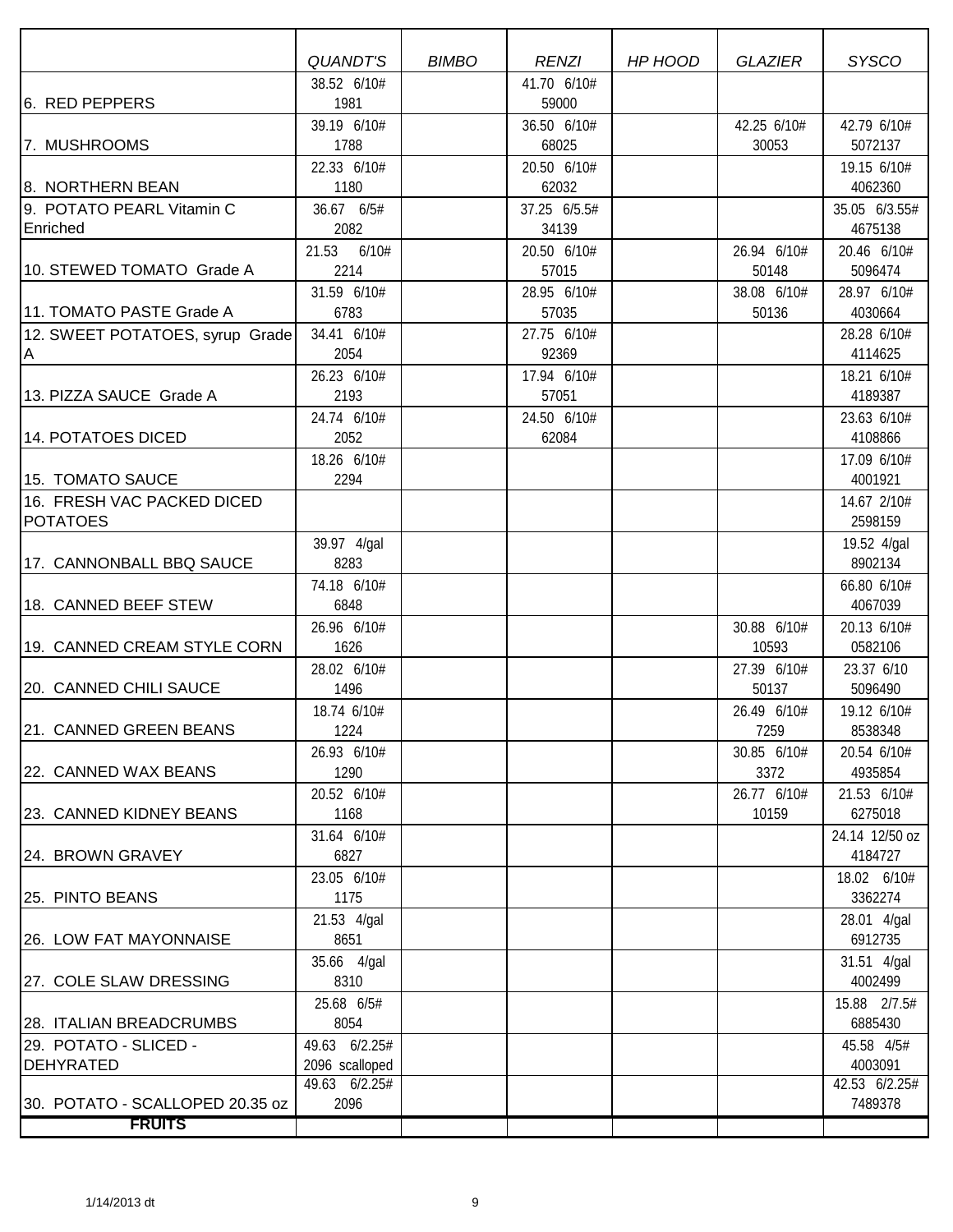|                                                | <b>QUANDT'S</b>      | <b>BIMBO</b> | <b>RENZI</b>            | HP HOOD | <b>GLAZIER</b> | <b>SYSCO</b>                           |
|------------------------------------------------|----------------------|--------------|-------------------------|---------|----------------|----------------------------------------|
| 1. APPLESAUCE Unsweetened,                     | 23.61 6/10#          |              | 29.50 6/10#             |         | 30.45 6/10#    | 30.76 6/10#                            |
| Grade A                                        | 127                  |              | 65045                   |         | 0338           | 7302151                                |
|                                                | 24.84 72/4 oz        |              |                         |         |                | 28.51 72/4 oz                          |
| 2. PC APPLESAUCE, 40Z                          | 146                  |              |                         |         |                | 6818579                                |
| 3. CRANBERRY SAUCE Whole,                      | 43.62 6/10#          |              |                         |         |                | 41.28 6/10#                            |
| <b>Grade A</b>                                 | 334                  |              |                         |         |                | 5729983                                |
| 4. CRANBERRY SAUCE, Jellied,<br><b>Grade A</b> | 33.76 6/10#<br>355   |              | 34.89 6/101 oz<br>64050 |         |                | 35.63 6/101 oz<br>4608907              |
|                                                | 31.46 6/10#          |              | 29.00 6/10#             |         | 34.15 6/10#    | 31.08 6/10#                            |
| 5. FRUIT COCKTAIL                              | 410                  |              | 63101                   |         | 6450           | 4503124                                |
| 6. PEACHES yellow, light cling halves,         |                      |              | 28.50 6/10#             |         |                | 28.92 6/10#                            |
| <b>Grade A</b>                                 |                      |              | 63043 slices            |         |                | 4331914                                |
|                                                | 30.43 6/10#          |              | 28.50 6/10#             |         |                | 30.18 6/10#                            |
| 7. PEACHES sliced, light Grade A               | 585                  |              | 63043                   |         |                | 4218996                                |
|                                                | 27.17 6/10#          |              | 27.00 6/10#             |         |                | 29.92 6/10#                            |
| 8. PEARS halves, light Grade A                 | 642                  |              | 64011 sliced            |         |                | 4261889                                |
|                                                |                      |              | 25.50 6/10#             |         |                | 27.25 6/10#                            |
| 9. PEARS pieces, light Grade A                 |                      |              | 64012 diced             |         |                | 6109981                                |
| 10. CRUSHED PINEAPPLE: fancy,                  | 22.22 6/10#          |              | 22.35 6/10#             |         |                | 22.66 6/10#                            |
| juice Hawaiian Coarse, Grade A                 | 770                  |              | 64045                   |         |                | 8921201                                |
| 11. SLICED APPLES: sliced, juice or            | 50.33 6/10#          |              | 27.95 6/10#             |         |                | 27.49 6/10#                            |
| water packed, Grade A                          | 104                  |              | 63045                   |         |                | 4119343                                |
| 12. PINEAPPLE TIDBITS: light, Grade            | 21.11 6/10#          |              | 22.40 6/10#             |         | 24.88 6/10#    | 23.17 6/10#                            |
| ΙA                                             | 784                  |              | 64043                   |         | 905267         | 6588297                                |
| 13. PINEAPPLE, sliced, juice packed,           | 25.57 6/10#          |              | 24.50 6/10#             |         |                | 25.30 6/10#                            |
| Grade A                                        | 730                  |              | 63037                   |         |                | 1097807                                |
| 14. MANDARIN ORANGE, sections,                 | 38.87 6/10#          |              | 24.70 6/10#             |         | 33.09 6/10#    | 24.73 6/10#                            |
| light                                          | 490                  |              | 66031                   |         | 6615           | 1009208                                |
|                                                |                      |              |                         |         |                |                                        |
| 15. FRUIT MEDLEY, Festival/Classic,            |                      |              | 28.50 18#               |         |                | 14.26 1/8#                             |
| melon pieces, grapes, etc                      |                      |              | 31203                   |         |                | 2527786                                |
| 16. TROPICAL FRUIT, papaya,                    | 38.67 6/10#          |              | 27.50 6/10#             |         |                | 30.51 6/10#                            |
| banana, etc.                                   | 431                  |              | 64030                   |         |                | 0029102                                |
|                                                | 30.78 24/6pk         |              |                         |         |                | 28.61 144/1.5 oz                       |
| 17. SEEDLESS RAISINS                           | 3962<br>39.55 6/6.5# |              |                         |         |                | 9387317<br>35.10 30#                   |
| 18. FROZEN STRAWBERRIES,<br><b>UNSWEETENED</b> | 10018                |              |                         |         |                | 0835625 sortouts                       |
| 19. FROZEN STRAWBERRIES,                       |                      |              |                         |         |                |                                        |
| SWEETENED                                      |                      |              |                         |         |                | 36.23 6/6.5#<br>7652409                |
|                                                |                      |              |                         |         |                |                                        |
|                                                |                      |              |                         |         |                | 48/4 oz 21.23                          |
|                                                |                      |              |                         |         |                | peach 9704917 /<br>22.09 mix 9705047 / |
| 20. FRUIT CUPS                                 |                      |              |                         |         |                | 21.09 pear 9704974                     |
|                                                |                      |              |                         |         |                | 31.68 6/10#                            |
| 21. APRICOTS                                   |                      |              |                         |         |                | 0029078                                |
| <b>VEGETABLES - FROZEN</b>                     |                      |              |                         |         |                |                                        |
|                                                | 12.01 20#            |              | 12.20 10#               |         | 17.76 12/2#    | 25.20 3/10#                            |
| 1. CUT GREEN BEANS, Grade A                    | 12110                |              | 45130                   |         | 15290          | 3832458                                |
|                                                | 22.52 12/2.5#        |              | 22.75 12/2#             |         |                | 23.10 12/2#                            |
| 2. CUT WAX BEANS, Grade A                      | 12058                |              | 45256                   |         |                | 1877026                                |
|                                                | 13.14 20#            |              | 13.25 20#               |         | 23.10 12/2.5#  | 23.31 3/10#                            |
| 3. CUT BROCCOLI, Grade A                       | 12105                |              | 45131                   |         | 15350          | 4073318                                |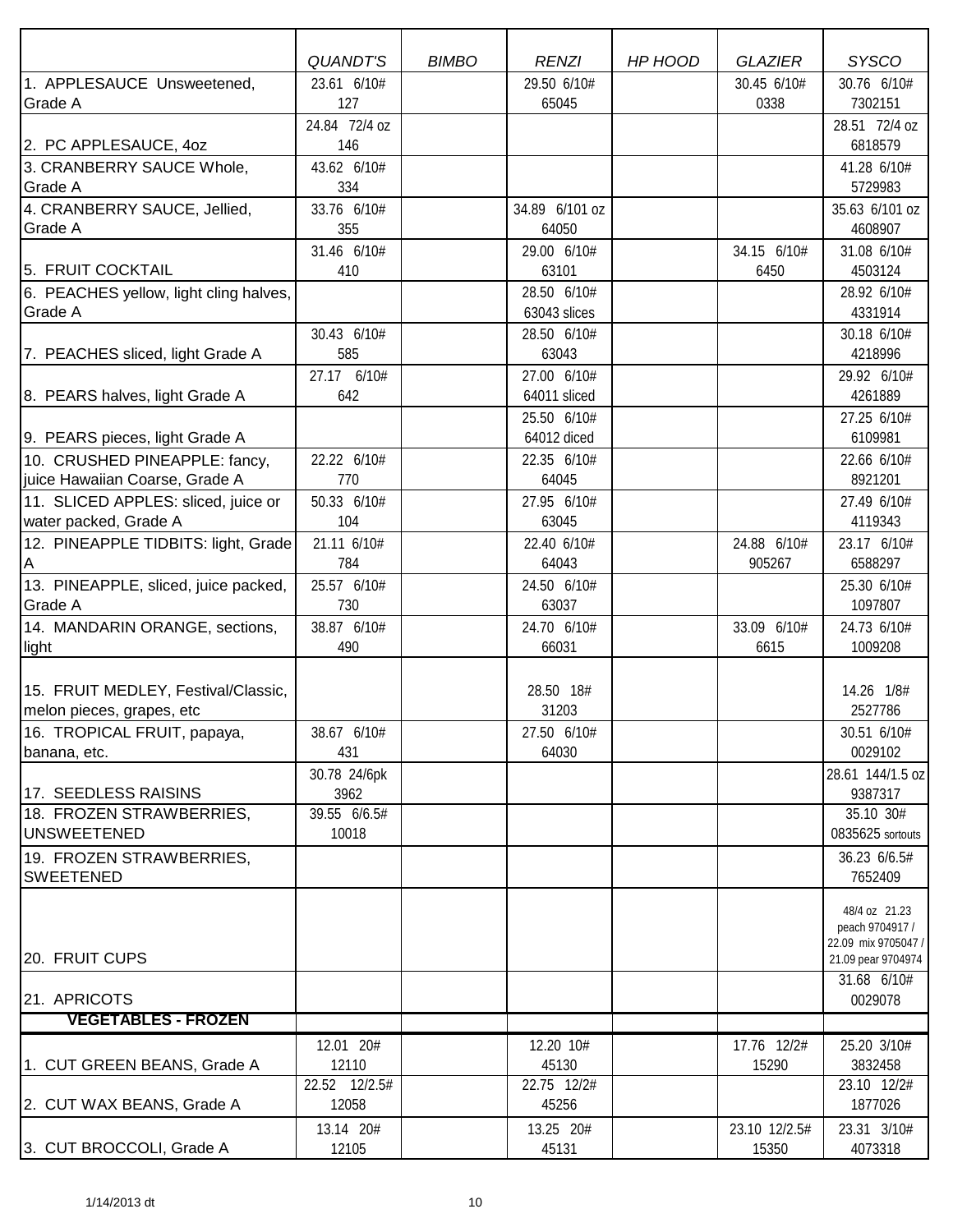|                                            | <b>QUANDT'S</b>    | <b>BIMBO</b> | <b>RENZI</b>       | HP HOOD | <b>GLAZIER</b>         | <b>SYSCO</b>             |
|--------------------------------------------|--------------------|--------------|--------------------|---------|------------------------|--------------------------|
|                                            | 19.35 12/2#        |              | 19.59 20#          |         | 18.24 12/2#            | 18.66 12/2#              |
| 4. BRUSSEL SPROUTS, Grade A                | 12020              |              | 44984              |         | 15420                  | 7288091                  |
|                                            | 10.71 20#          |              | 10.60 20#          |         | 14.40 12/2#            | 18.69 3/10#              |
| 5. CUT CARROTS, Grade A                    | 12104              |              | 45132              |         | 15480                  | 3835865                  |
|                                            | 16.92 20#          |              | 16.95 20#          |         | 19.44 12/2#            | 17.72 12/2#              |
| 6. BABY CARROTS, whole Grade A             | 12106              |              | 45228              |         | 15500                  | 1055508                  |
|                                            | 21.18 12/3#        |              | 22.10 12/3#        |         | 26.28 12/3#            | 22.85 12/3#              |
| 7. SPINACH, chopped Grade A                | 12084              |              | 45232              |         | 443332                 | 0382937                  |
|                                            | 17.00 12/2.5#      |              | 22.80 12/2#        |         | 19.44 12/2#            | 16.41 12/2#              |
| 8. CAULIFLOWER, grade A                    | 12026              |              | 45257              |         | 15510                  | 3772514                  |
|                                            | 16.68 20#<br>12120 |              | 16.60 20#<br>45133 |         | 28.20 12/2.5#<br>15560 | 24.88 3/10#<br>3836889   |
| 9. CORN, Grade A                           |                    |              |                    |         |                        |                          |
| 10. MIXED VEGETABLES Grade A, 5<br>way mix | 15.53 20#<br>12121 |              | 14.50 20#<br>45134 |         | 25.50 12/2.5#<br>15640 | 22.21 12/2.5#<br>1263623 |
|                                            | 18.11 20#          |              | 18.25 20#          |         |                        | 17.69 12/2#              |
| 11. ORIENTAL BLEND, Grade A                | 12126              |              | 45259              |         |                        | 8491383                  |
|                                            | 15.74 20#          |              | 15.50 20#          |         | 25.50 12/2.5#          | 27.16 3/10#              |
| 12. SWEET PEAS, Grade A                    | 12114              |              | 45136              |         | 15780                  | 3837903                  |
|                                            | 22.91 12/2.5#      |              | 15.55 20#          |         |                        | 23.99 30#                |
| 13. PEAS/CARROTS, Grade A                  | 12079              |              | 45137              |         |                        | 3959277                  |
|                                            | 31.94 12/4#        |              | 32.70 12/4#        |         |                        | 34.80 12/4#              |
| 14. HUBBARD SQUASH, Grade A                | 12091              |              | 45174              |         |                        | 0571240                  |
|                                            | 22.50 6/2.5#       |              | 30.50 6/2.5#       |         |                        | 21.28 6/2.5#             |
| 15. ASPARAGUS, Grade A                     | 12005              |              | 45233              |         |                        | 1532159                  |
|                                            | 22.13 12/2#        |              | 22.20 12/2#        |         |                        | 19.21 12/2#              |
| 16. IT CUT GREEN BEANS, Grade A            | 12062              |              | 45254              |         |                        | 1389931                  |
|                                            | 20.57 12/2#        |              | 20.40 12/2#        |         |                        | 16.95 12/2#              |
| 17. BROCCOLI SPEARS, Grade A               | 12012              |              | 45229              |         |                        | 7288119                  |
|                                            | 33.05 12/2.5#      |              |                    |         |                        | 31.90 20#                |
| 18. LIMA BEANS, Grade A                    | 12008              |              |                    |         |                        | 1440270                  |
|                                            | 20.43 12/2#        |              | 18.15 20#          |         |                        | 19.04 12/2#              |
| 19. CAPRI MIX, Grade A                     | 12131              |              | 45318              |         |                        | 1528769                  |
|                                            | 17.37 20#          |              | 17.25 20#          |         | 25.44 12/2#            | 26.75 3/10#              |
| 20. ITALIAN MIX, Grade A                   | 12130              |              | 45324              |         | 15620                  | 3840816                  |
|                                            | 16.31 20#          |              | 16.15 20#          |         |                        | 24.35 30#                |
| 21. WINTER BLEND, Grade A                  | 12129              |              | 45320              |         |                        | 3890969                  |
|                                            | 20.92 20#          |              | 24.00 12/2#        |         |                        | 19.36 12/2#              |
| 22. SCAND BLEND, Grade A                   | 12215              |              | 45248              |         |                        | 1474980                  |
|                                            | 22.74 12/2#        |              |                    |         |                        | 25.75 6/4#               |
| 23. JAPANESE STIR FRY, Grade A             | 12068              |              |                    |         |                        | 1874817                  |
|                                            | 25.19 12/2#        |              |                    |         |                        | 24.93 6/4#               |
| 24. FAJITA STRIPS 12-2#                    | 12092              |              |                    |         |                        | 2182665                  |
|                                            | 15.79 20#<br>12123 |              | 14.00 20#<br>44601 |         | 19.20 12/2#<br>15430   | 14.33 20#<br>2222115     |
| 25. CALIFORNIA BLEND, Grade A              | 31.33 6/5#         |              |                    |         |                        | 18.54 6/5#               |
| 26. BREAKFAST CUBE POTATOES                | 12225              |              |                    |         |                        | 3644036                  |
|                                            | 21.66 12/2#        |              |                    |         |                        | 18.74 12/2#              |
| 27. FRENCH GREEN BEANS                     | 12056              |              |                    |         |                        | 0672356                  |
|                                            | 14.35 12/2#        |              |                    |         |                        | 7.88 6/2#                |
| 28. DICED ONIONS                           | 12207              |              |                    |         |                        | 6191712                  |
|                                            | 15.73 6/5#         |              |                    |         |                        | 17.57 6/5#               |
| 29. FRENCH FRIES                           | 12152              |              |                    |         |                        | 8897878                  |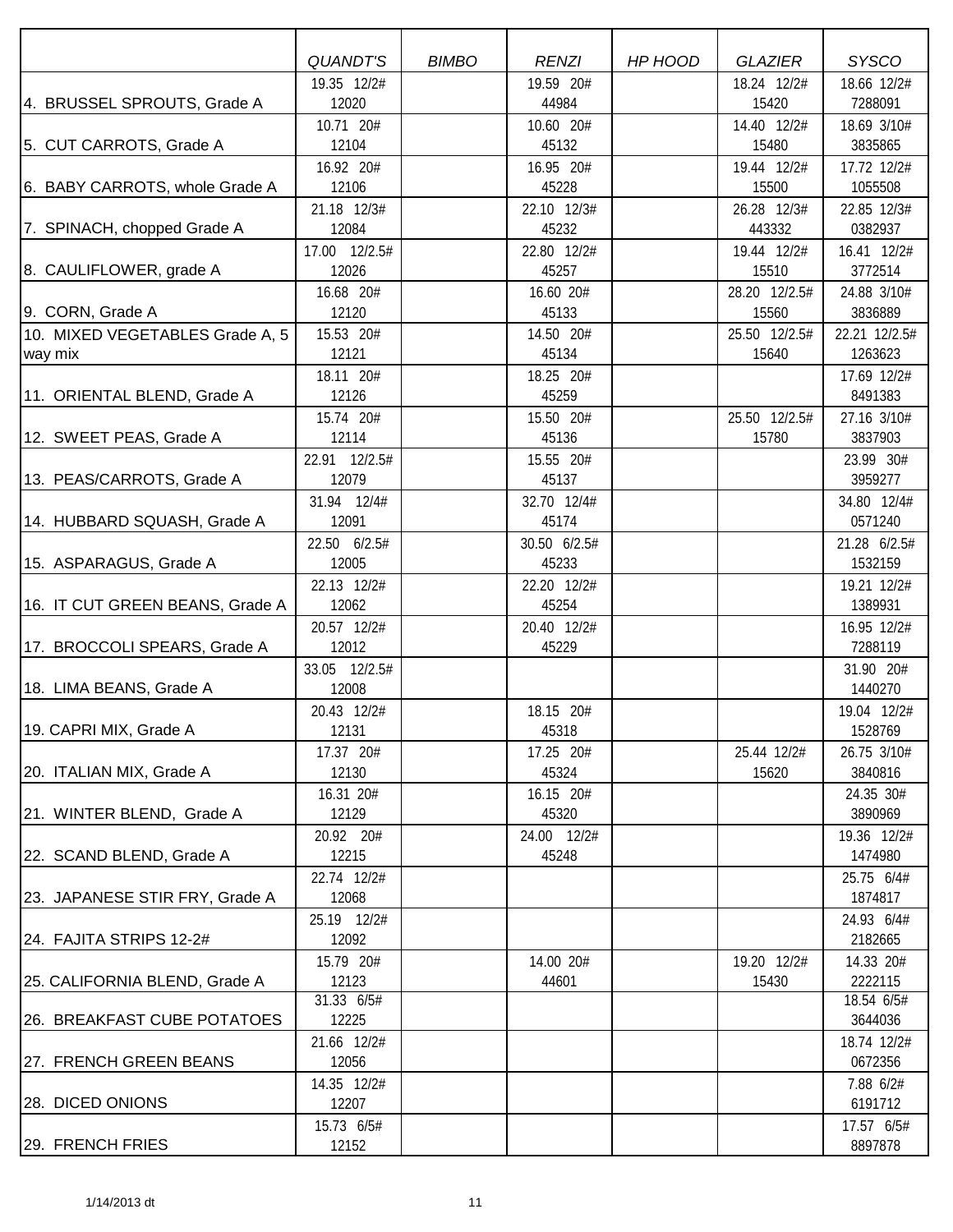|                               | <b>QUANDT'S</b>      | <b>BIMBO</b> | <b>RENZI</b>     | HP HOOD | <b>GLAZIER</b> | <b>SYSCO</b><br>26.03 12/3#              |
|-------------------------------|----------------------|--------------|------------------|---------|----------------|------------------------------------------|
| 30. FROZEN ZUCCHINI           | 23.57 12/3#<br>12090 |              |                  |         |                | 1648369                                  |
|                               | 23.56 12/2.5#        |              |                  |         |                | 11.89 4/2#                               |
| 31. FROZEN PEARL ONIONS       | 12087                |              |                  |         |                | 1719517                                  |
| 32. FROZEN DICED GREEN        | 23.11 12/2#          |              |                  |         |                | 19.39 12/2#                              |
| PEPPERS                       | 12063                |              |                  |         |                | 1876069                                  |
| <b>PUDDING</b>                |                      |              |                  |         |                |                                          |
|                               | 22.18 6/10#          |              | 23.00 12/24 oz   |         |                | 29.74 12/2 lb                            |
| 1. REGULAR CHOCOLATE          | 6108                 |              | 28450 mix        |         |                | 5106554                                  |
|                               | 23.29 6/10#          |              | 24.50 6/10#      |         |                |                                          |
| 2. REGULAR BUTTERSCOTCH       | 6112                 |              | 73149            |         |                |                                          |
|                               | 22.18 6/10#          |              | 23.00 12/24 oz   |         |                | 22.12 12/24 oz                           |
| 3. REGULAR VANILLA            | 6110                 |              | 28451 mix        |         |                | 4010922                                  |
|                               |                      |              |                  |         |                |                                          |
|                               |                      |              |                  |         |                |                                          |
| 4. REGULAR PISTACHIO          |                      |              |                  |         |                |                                          |
|                               | 43.14 24/3.4 oz      |              |                  |         |                | 12/3.5 oz 18.98                          |
|                               | van 6060 / choc 6061 |              |                  |         |                | choc:6798658 / 19.04                     |
| 5. SUGAR FREE                 | / butter 6062        |              |                  |         |                | van:6798637                              |
|                               |                      |              |                  |         |                | 48/3.5 oz 15.19                          |
|                               | 17.73 48/4 oz        |              |                  |         |                | butter:6213615 &<br>tapicoa:6051452/     |
|                               | choc 4153 / van      |              |                  |         |                | 15.13 choc:5661582                       |
| 6. SNACK PACK PUDDINGS        | 4152                 |              |                  |         |                | & van:5763834                            |
|                               |                      |              |                  |         |                | 48/4 oz 20.43                            |
|                               |                      |              |                  |         |                | rice:6959159 /                           |
| 7. DIABETIC SNACK PACK        |                      |              |                  |         |                | tapioca: 1642362 /                       |
| <b>PUDDINGS</b>               |                      |              |                  |         |                | van:2619500 / 21.12<br>choc:2496560      |
|                               |                      |              |                  |         |                |                                          |
| 8. TAPIOCA PUDDING            | 26.33 6/10#<br>6120  |              |                  |         |                | 27.50 6/10#<br>4011102                   |
|                               | 23.29 6/10#          |              |                  |         |                | 26.28 6/10#                              |
| 9. LEMON PUDDING              | 6114                 |              |                  |         |                | 4011052                                  |
| JELLO                         |                      |              |                  |         |                |                                          |
|                               |                      |              |                  |         |                |                                          |
|                               |                      |              |                  |         |                |                                          |
|                               |                      |              |                  |         |                | 12/24 oz 22.39 asst<br>citrus: 4010344 / |
|                               |                      |              |                  |         |                | 22.31 asst red:                          |
|                               |                      |              |                  |         |                | 4010310 / 27.28                          |
|                               |                      |              | 22.25 12/24 oz   |         |                | cherry: 4010351 &                        |
|                               | 23.16 12/24 oz       |              | 29205 strawberry |         |                | orange: 4010443 /<br>25.14 red raspb:    |
|                               | 5804 red / 5803      |              | / 29208 orange / |         |                | 4010450 / 22.30                          |
| 1. REGULAR                    | citrus               |              | 29209 lime       |         |                | straw: 4010476                           |
|                               | 37.36 18/2.75 oz     |              |                  |         |                | 23.78 18/2.75 oz                         |
| 2. SUGAR FREE RED             | 5807                 |              |                  |         |                | 7188711                                  |
| 3. SUGAR FREE CITRUS          | 37.36 18/2.75 oz     |              |                  |         |                | 23.80 18/2.75 oz                         |
|                               | 5808                 |              |                  |         |                | 7188701                                  |
| <b>DAIRY</b>                  |                      |              |                  |         |                |                                          |
|                               | 54.74 4/5#           |              | 50.00 4/5#       |         |                | 45.09 4/5#                               |
| 1. MEXICAN SHREDDED CHEESE    | 37332                |              | 25045            |         |                | 2406189                                  |
|                               | 4.43 lb 10#          |              | 28.00 10#        |         | 3.23 lb 10#    | 27.98 2/5#                               |
| 2. CHEESE, EXTRA SHARP, block | 37470                |              | 25064            |         | 13719          | 3812971                                  |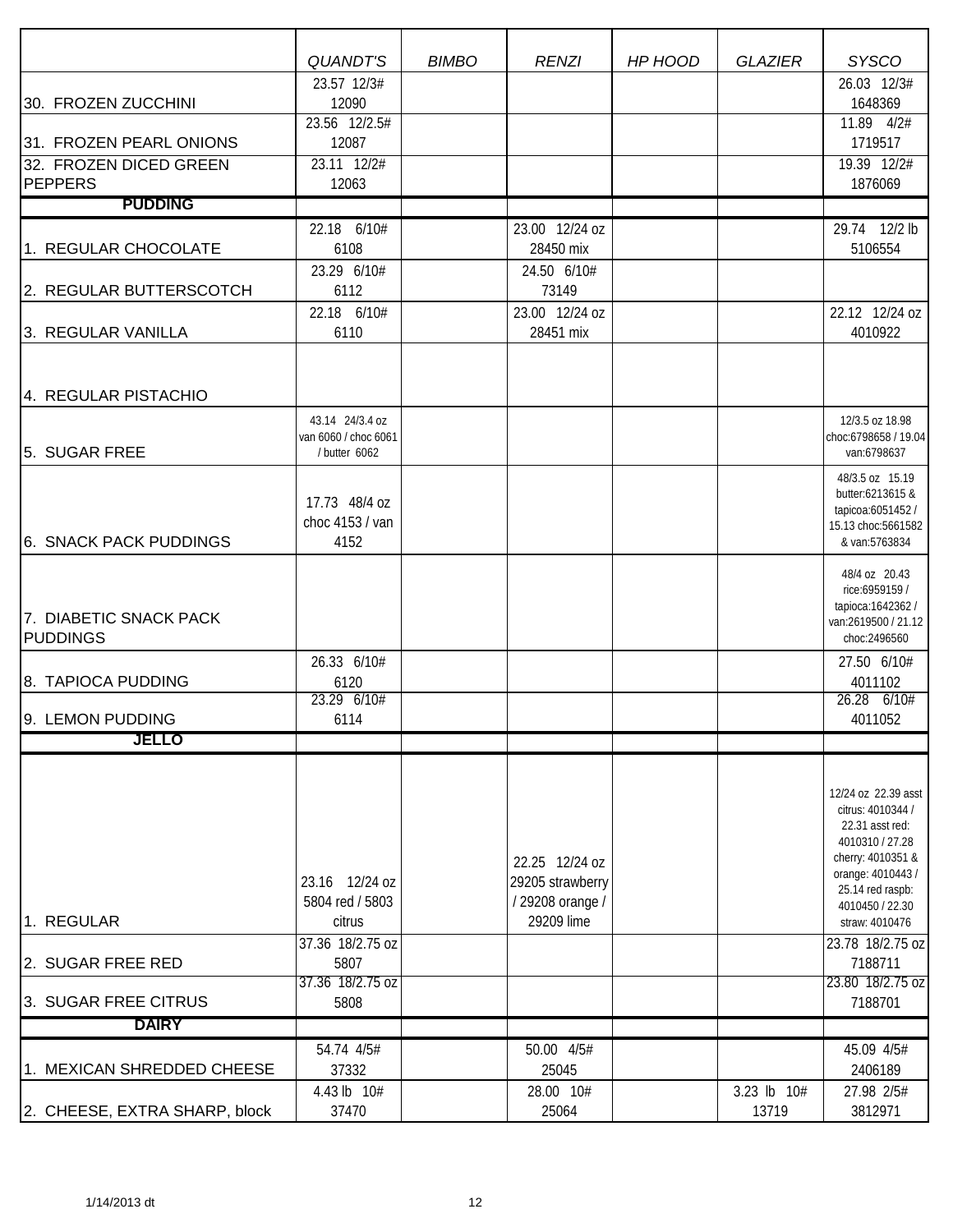|                                    | QUANDT'S          | <b>BIMBO</b> | <b>RENZI</b>   | HP HOOD              | <b>GLAZIER</b>  | <b>SYSCO</b>          |
|------------------------------------|-------------------|--------------|----------------|----------------------|-----------------|-----------------------|
|                                    |                   |              | 44.00 4/5#     |                      |                 |                       |
| 3. CHEESE AMER PROCESSED           | 48.98 4/5#        |              | 25038 white /  |                      | 74.70 6/5#      | 52.09 4/5#            |
| <b>SLICED</b>                      | 37232             |              | 25039 yellow   |                      | 46141           | 9493388               |
|                                    | 24.80 4/gal       |              | 24.70 4/gal    |                      |                 | 27.86 4/gal           |
| 4. MAYONNAISE                      | 8419              |              | 56206          |                      |                 | 5083434               |
|                                    | 21.73 30/1#       |              | 20.75 30/1#    |                      | 24.60 30/1#     | 22.06 30/1#           |
| 5. MARGARINE                       | 37075             |              | 29088          |                      | 10206           | 0417527               |
| 6. MOZZARELLA CHEESE               | 2.49 lb 4/5#      |              | 48.00 4/5#     |                      | 82.80 6/5#      | 69.00 6/5#            |
| <b>SHREDDED</b>                    | 37614             |              | 25155          |                      | 205028          | 7483654               |
|                                    | 60.45 4/5#        |              | 53.80 4/5#     |                      |                 |                       |
| 7. PARMESAN CHEESE                 | 37217             |              | 25600          |                      |                 | 56.33 4/5#<br>6370571 |
|                                    |                   |              |                |                      |                 |                       |
| 8. PIZZA CRUST, 12x16" rectangular | 29.65 10/44 oz    |              | 25.20 10/43 oz |                      |                 | 39.54 14/12 x         |
| par baked                          | 16385             |              | 37807          |                      |                 | 16 2286482            |
| 9. YOGURT: 24/4 oz CONTAINERS      | 19.73 48/4 oz     |              |                |                      |                 | 10.01 48/4 oz         |
| <b>PER CASE</b>                    | 37925             |              |                |                      |                 | 8653964               |
|                                    | 36.61 6/5#        |              |                |                      |                 | 14.77 2/5#            |
| 10. LOWFAT COTTAGE CHEESE          | 37408             |              |                |                      |                 | 5020169               |
|                                    | 51.98 4/5#        |              |                |                      |                 | 51.32 4/5#            |
| 11. SHREDDED SHARP CHEESE          | 37315             |              |                |                      |                 | 1159946               |
|                                    | 41.56 3/gal       |              |                |                      |                 | 27.87 3/gal           |
| 12. LIQUID BUTTER                  | 7248              |              |                |                      |                 | 4577391               |
|                                    | 25.13 12/14 oz    |              |                |                      |                 | 44.13 12/32 oz        |
| 13. READY WHIP TOPPING             | 10316             |              |                |                      |                 | 7500570               |
|                                    | 22.80 600/5 gm    |              |                |                      |                 | 14.09 900/5 gm        |
| 14. PC MARGARINE cups              | 37061             |              |                |                      |                 | 6631123               |
|                                    | 20.99 90 (8#)     |              |                |                      |                 | 20.41 720/5 gm        |
| 15. PC BUTTER cups                 | 37368             |              |                |                      |                 | 8415242               |
|                                    | 36.61 6/5#        |              |                |                      |                 | 14.77 2/5#            |
| 16. 1% COTTAGE CHEESE              | 37408             |              |                |                      |                 | 5020169               |
|                                    | 30.69 6/5#        |              |                |                      | 28.84 4/5#      | 31.95 6/5#            |
| 17. SOUR CREAM                     | 10315             |              |                |                      | 340309          | 1309194               |
|                                    | 19.73 48/4 oz     |              |                |                      | 18.30 48/4 oz   |                       |
| 18. LIGHT YOGURT - assorted        | 37909 blueberry / |              |                |                      | 11293 / 11289 / |                       |
| flavors                            | vanilla           |              |                |                      | 11291           |                       |
|                                    | 82.84 6/5#        |              |                |                      | 3.65 lb 2/8#    | 3.28 lb 2/8#Avg       |
| 19. CHEESE, SWISS                  | 37342             |              |                |                      | 3093            | 9282237               |
|                                    |                   |              |                | 13.00 4/gal          | 13.50 4/gal     |                       |
| 20) WHOLE MILK - Gallon            |                   |              |                | 0320                 | 01001           |                       |
|                                    |                   |              |                | 15.30 9/.5 gal       | 15.99 9/.5 gal  |                       |
| 21) WHOLE MILK - 1/2 Gallon        |                   |              |                | 0189                 | 1290            |                       |
|                                    |                   |              |                | 9.85 50/8 oz         | 12.04 50/8 oz   |                       |
| 22) WHOLE MILK - 8 oz              |                   |              |                | 1551                 | 1962            |                       |
|                                    |                   |              |                | 14.85 9/.5 gal       | 14.80 9/.5 gal  |                       |
| 23) SKIM MILK - 1/2 Gallon         |                   |              |                | 1059                 | 3700            |                       |
|                                    |                   |              |                | 8.00 50/8 oz         | 9.64 50/8 oz    |                       |
| 24) SKIM MILK - 8 oz               |                   |              |                | 1554                 | 3962            |                       |
|                                    |                   |              |                | 13.50 9/.5 gal       | 14.54 9/.5 gal  |                       |
| 25) 1% MILK - 1/2 Gallon           |                   |              |                | 0252                 | 4029            |                       |
|                                    |                   |              |                |                      | 9.89 50/8 oz    |                       |
| 26) 1% MILK - 8 oz                 |                   |              |                | 8.55 50/8 oz<br>1553 | 4962            |                       |
|                                    |                   |              |                |                      |                 |                       |
| 27) FAT FREE MILK - CHOCOLATE -    |                   |              |                | 10.75 50/8 oz        | 11.00 50/8 oz   |                       |
| 8 oz                               |                   |              |                | 11244                | 3962            |                       |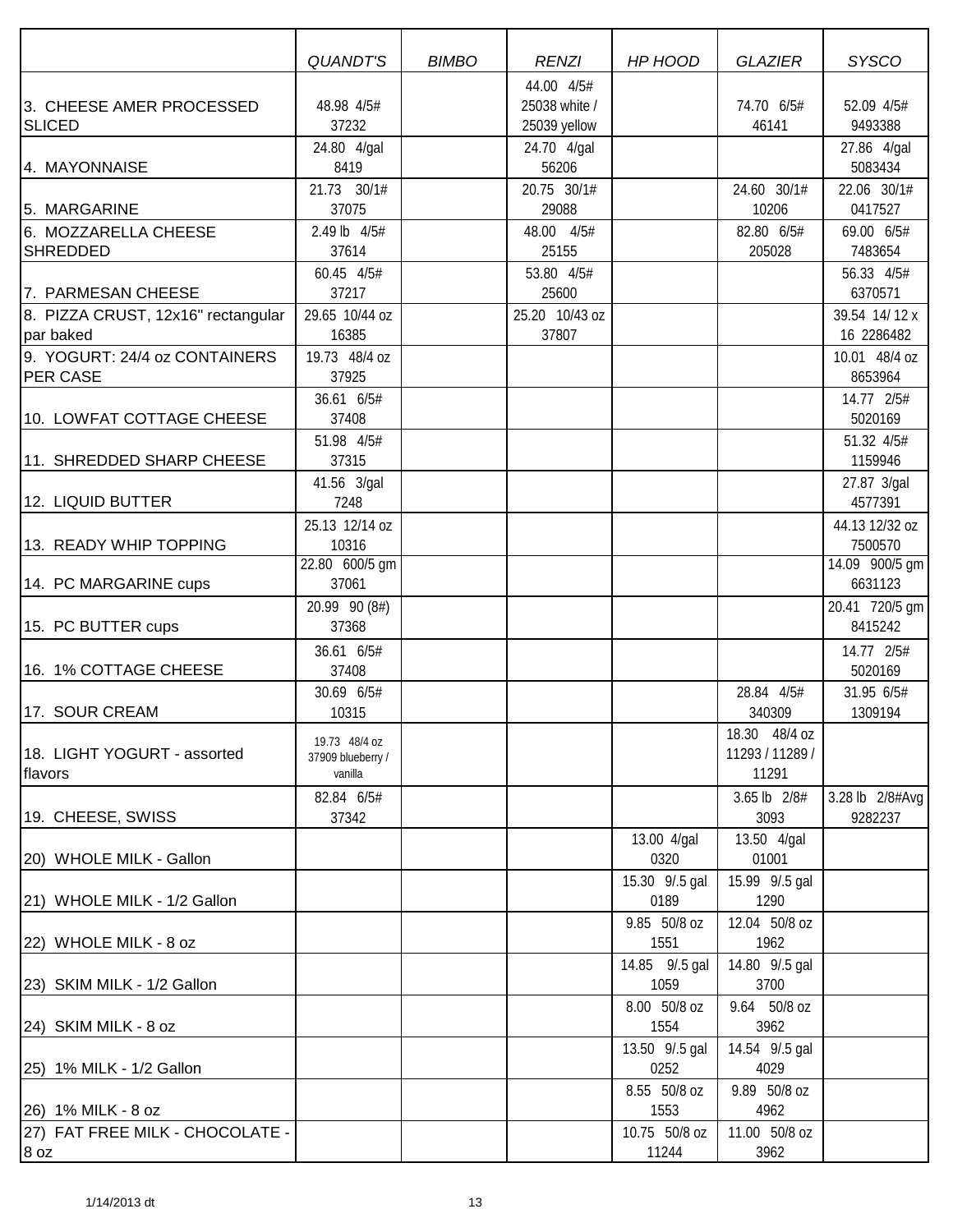|                                                                             | <b>QUANDT'S</b>  | <b>BIMBO</b> | <b>RENZI</b>   | HP HOOD        | <b>GLAZIER</b> | <b>SYSCO</b>                             |
|-----------------------------------------------------------------------------|------------------|--------------|----------------|----------------|----------------|------------------------------------------|
|                                                                             |                  |              |                | 8.80 20/8 oz   | 19.00 50/8 oz  | 9.23 20/8 oz                             |
| 28) LACTATE FAT FREE - 8 oz                                                 |                  |              |                | 6348           | 11506          | 6532857                                  |
|                                                                             |                  |              |                | 24.00 12/32 oz | 23.35 12/32 oz | 17.40 12/32 oz                           |
| 29) HALF & HALF - qt                                                        |                  |              |                | 5307           | 1541           | 4828554                                  |
| 30) EGG NOG - Seasonal - qt                                                 |                  |              |                |                |                |                                          |
| <b>COOKIES &amp; CRACKERS</b>                                               |                  |              |                |                |                |                                          |
| 1. GRAHAM CRACKERS, individual                                              | 19.98 200/2 ct   |              |                |                |                | 14.05 200/2ct                            |
| packages                                                                    | 7944             |              |                |                |                | 3156015                                  |
| 2. SALTINES UNSALTED TOPS,                                                  | 13.07 200/2 ct   |              | 16.05 500/2 ct |                |                | 17.34 500/2ct                            |
| individual packages                                                         | 7784             |              | 73312          |                |                | 4455028                                  |
| 3. SALTINE - KRISPY - individual                                            | 9.51 500/2 ct    |              |                |                |                | 7.16 500/2 pk                            |
| pkgs                                                                        | 7872             |              |                |                |                | 4204996                                  |
|                                                                             | 39.29 120/1 oz   |              | 37.95 120/1 oz |                |                | 35.61 120/1 oz                           |
| 4. FIG NEWTONS/indivudual pkgs.                                             | 8090             |              | 72024          |                |                | 4220554                                  |
| 5. FIG NEWTONS #1                                                           |                  |              |                |                |                |                                          |
|                                                                             | 55.10 240/1.5    |              | 31.50 240/1 oz |                |                | 52.79 216/1.5                            |
| 6. SUGAR COOKIES frozen ready to<br>bake dough                              | oz 13386         |              | 37439          |                |                | oz 6219828                               |
| 7. PEANUT BUTTER COOKIES ready                                              | 58.06 240/1.5 oz |              |                |                |                | 39.78 213/1.5 oz                         |
| to bake frozen dough                                                        | 13382            |              |                |                |                | 7220346                                  |
| 8. CHOCOLATE CHIP COOKIES                                                   | 57.80 240/1.5 oz |              | 34.85 240/1 oz |                |                | 37.90 216/1.5 oz                         |
| frozen ready to bake dough                                                  | 13383            |              | 37436          |                |                | 6217566                                  |
|                                                                             | 32.74 120/1 oz   |              |                |                |                | 30.52 120/1 oz                           |
| 9. LORNA DOONE COOKIE                                                       | 8085             |              |                |                |                | 4125852                                  |
|                                                                             | 40.99 120/3 ct   |              |                |                |                |                                          |
| 10. SUGAR FREE COOKIE: Lemon                                                | 7808             |              |                |                |                |                                          |
|                                                                             | 41.16 120/3 ct   |              |                |                |                |                                          |
| SUGAR FREE COOKIE: Chocolate                                                | 7800             |              |                |                |                |                                          |
| <b>SUGAR FREE COOKIE: Short</b>                                             | 41.37 120/8 ct   |              |                |                |                | 38.48 120/8 ct                           |
| <b>Bread</b>                                                                | 7804             |              |                |                |                | 3294980                                  |
| 11. WHITE CHIP MACADAMIAN NUT 62.91 240/1.5<br>- frozen ready to bake dough | oz 13381         |              |                |                |                | 44.34 213/1.5 oz<br>7220684              |
| <b>MISC</b>                                                                 |                  |              |                |                |                |                                          |
|                                                                             | 22.27 144/1.5 oz |              |                |                |                | 17.23 144/1.5 oz                         |
| 1. FROZEN FRENCH TOAST                                                      | 13285            |              |                |                |                | 3580487                                  |
|                                                                             | 13.19 144/1.3 oz |              |                |                |                | 11.18 144/.83 oz                         |
| 2. FROZEN WAFFLES                                                           | 13276            |              |                |                |                | 3788908                                  |
|                                                                             | 13.18 144/1.2 oz |              |                |                |                | 9.51 144/1.2 oz                          |
| 3. FROZEN PANCAKES                                                          | 13270            |              |                |                |                | 0669200                                  |
|                                                                             | 21.50 96/2 oz    |              |                |                |                | 20.73 120/2 oz                           |
| 4. READY MADE BISCUITS 3"                                                   | 13661            |              |                |                |                | 5083670                                  |
|                                                                             | 29.99 120/2 oz   |              |                |                |                | 23.85 240/1 oz                           |
| 5. READY MADE BISCUITS 2"                                                   | 13664            |              |                |                |                | 5083571                                  |
|                                                                             |                  |              |                |                |                | 13.14 6" 24/12 ct<br>2385748 / 16.98     |
|                                                                             |                  |              |                |                |                | 8.25" 20/12 ct                           |
|                                                                             |                  |              |                |                |                | 2385763 / 22.91 10"                      |
|                                                                             | 24.05 12/60 ct   |              |                |                |                | 16/12 ct 2385771 /<br>28.62 12" 12/12 ct |
| <b>6. TORTILLA SHELLS</b>                                                   | 16266            |              |                |                |                | 7327844                                  |
|                                                                             | 23.33 6/14 oz    |              |                |                |                | 11.31 6/17 oz                            |
| 7. SPRAY COATING (pan)                                                      | 7292             |              |                |                |                | 4135380                                  |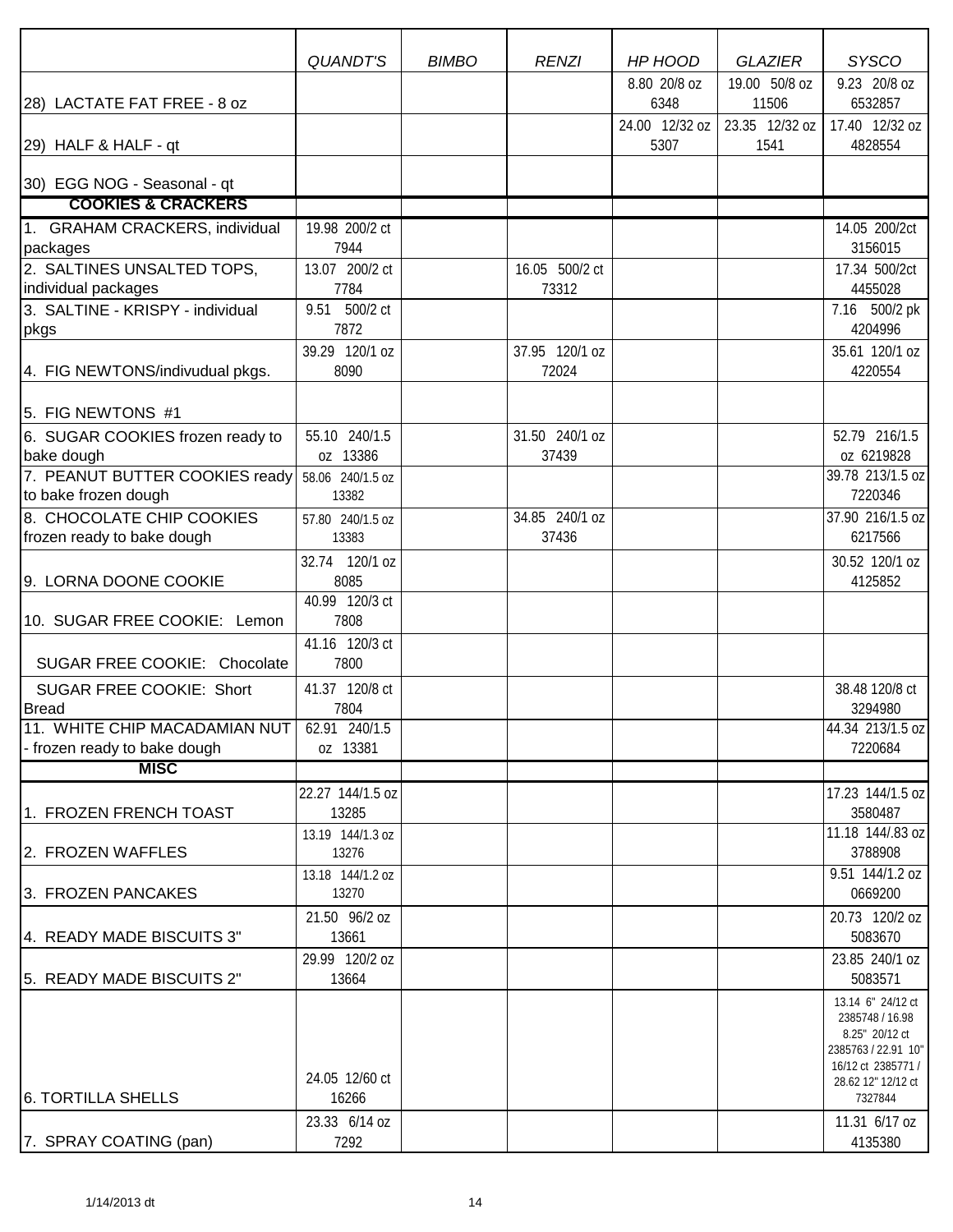|                                                      | <b>QUANDT'S</b>                    | <b>BIMBO</b> | <b>RENZI</b> | HP HOOD | <b>GLAZIER</b>             | <b>SYSCO</b>                                           |
|------------------------------------------------------|------------------------------------|--------------|--------------|---------|----------------------------|--------------------------------------------------------|
| 8. SUGAR FREE HOT CHOCOLATE -                        | 19.70 6/25 ct                      |              |              |         |                            | 22.85 6/25                                             |
| individual<br>9. PC SUGAR FREE PANCAKE               | 5126<br>36.70 200/1 oz             |              |              |         |                            | 7678281<br>14.20 100/1 oz                              |
| <b>SYRUP</b>                                         | 5793                               |              |              |         |                            | 5932280                                                |
|                                                      | 8.80 100/1.5 oz                    |              |              |         |                            | 7.27 100/1.5 oz                                        |
| 10. PC PANCAKE SYRUP                                 | 1537                               |              |              |         |                            | 8435273                                                |
| 11. PC HALF & HALF                                   |                                    |              |              |         |                            | 9.36 400/3/8 oz<br>7459068                             |
| 12. PC PEANUT BUTTER                                 | 44.78 200/.75<br>oz 4112           |              |              |         |                            | 44.06 200/.75 oz<br>8435638                            |
| 13. PC JELLY - regular                               | 8.67 200/10 gm<br>1534             |              |              |         |                            | 13.94 400/10 gm<br>4326013                             |
| 14. PC JELLY - diet                                  | 18.75 200/12<br>gm 5796            |              |              |         |                            | 15.09 200/12<br>gm 9778614                             |
| 15. KETCHUP - small bottle                           | 37.64 24/12 oz<br>76019            |              |              |         |                            | 23.92 60/2.25 oz<br>4767661                            |
| 16. MUSTARD - small bottle                           | 17.99 12/12 oz<br>4702             |              |              |         |                            | 14.55 12/12 oz<br>4736070                              |
| 17. 14 - 16 oz COFFEE                                | 113.35 24/14 oz<br>9732            |              |              |         |                            | 63.21 18/14 oz<br>6957799                              |
| 18. 14 - 16 oz DECAF COFFEE                          | 101.44 24/12 oz<br>9733            |              |              |         |                            | 70.89 18/14 oz<br>6958045                              |
| 19. PC SALT SUBSTITUTE                               | 17.85 2000<br>4665                 |              |              |         |                            |                                                        |
| 20. PC CREAM CHEESE                                  | 12.84 100/.75 oz<br>37351          |              |              |         |                            | 12.45 100/.75 oz<br>4586590                            |
| 21. GREEN BEANS                                      | 18.74 6/10 #<br>1224               |              |              |         | 26.49 6/10#<br>7259        | 19.12 6/10#<br>8538348                                 |
| 22. WAX BEANS                                        | 26.93 6/10#<br>1290                |              |              |         | 30.85 6/10#<br>3372        | 20.54 6/10#<br>4935854                                 |
| 23. KIDNEY BEANS                                     | 20.52 6/10#<br>1168                |              |              |         | 26.77 6/10#<br>10159       | 21.53 6/10#<br>6275018                                 |
| 24. BAKED BEANS (Gramma Brown)                       | 38.03 6/10#<br>1162                |              |              |         | 41.25 6/10#<br>019         | 39.81 6/10#<br>5123724                                 |
| 25. SUGAR FREE PUDDING -<br>Individual ready to make | 43.14 24/3.4 oz<br>v 6060 / c 6061 |              |              |         |                            | 12/3.5 oz 18.98<br>choc 6798658 / 19.04<br>van 6798637 |
| 26. SUGAR FREE JELLO - Individual<br>ready to make   | 37.36 18/2.5 oz<br>r 5807 / c 5808 |              |              |         |                            | 23.78 18/2.75<br>oz 7188711                            |
| 27. PC SALAD DRESSING (Italian<br>LF)                | 7.49 60/1.5 oz<br>8188 FF          |              |              |         |                            | 10.24 60/1.5 oz<br>5954250                             |
| 28. DIET CRANBERRY SAUCE                             |                                    |              |              |         |                            |                                                        |
| 29. BOLOGNA - Wunderbar or equal                     | 1.87 lb 2/10#<br>38170             |              |              |         | 1.62 lb 2/10#<br>avg 10381 | 1.79 lb 2/10.75#<br>0194308                            |
| 30. POTATO CHIP - regular 1 oz                       | 10.62 60/1 oz<br>9425              |              |              |         | 11.72 48/1 oz<br>02070     | 24.73 104/1 oz<br>5511175                              |
| 31. POTATO CHIP - BBQ - 1 oz                         | 24.18 64/1.12<br>oz 9521           |              |              |         | 11.72 48/1 oz<br>02072     | 26.66 104/1 oz<br>5511134                              |
| 32. POTATO CHIP - Sour Cream &                       | 24.18 64/1.12                      |              |              |         | 11.72 48/1 oz              | 26.54 104/1 oz                                         |
| Onion - 1 oz                                         | oz 9522                            |              |              |         | 2073                       | 5511183                                                |